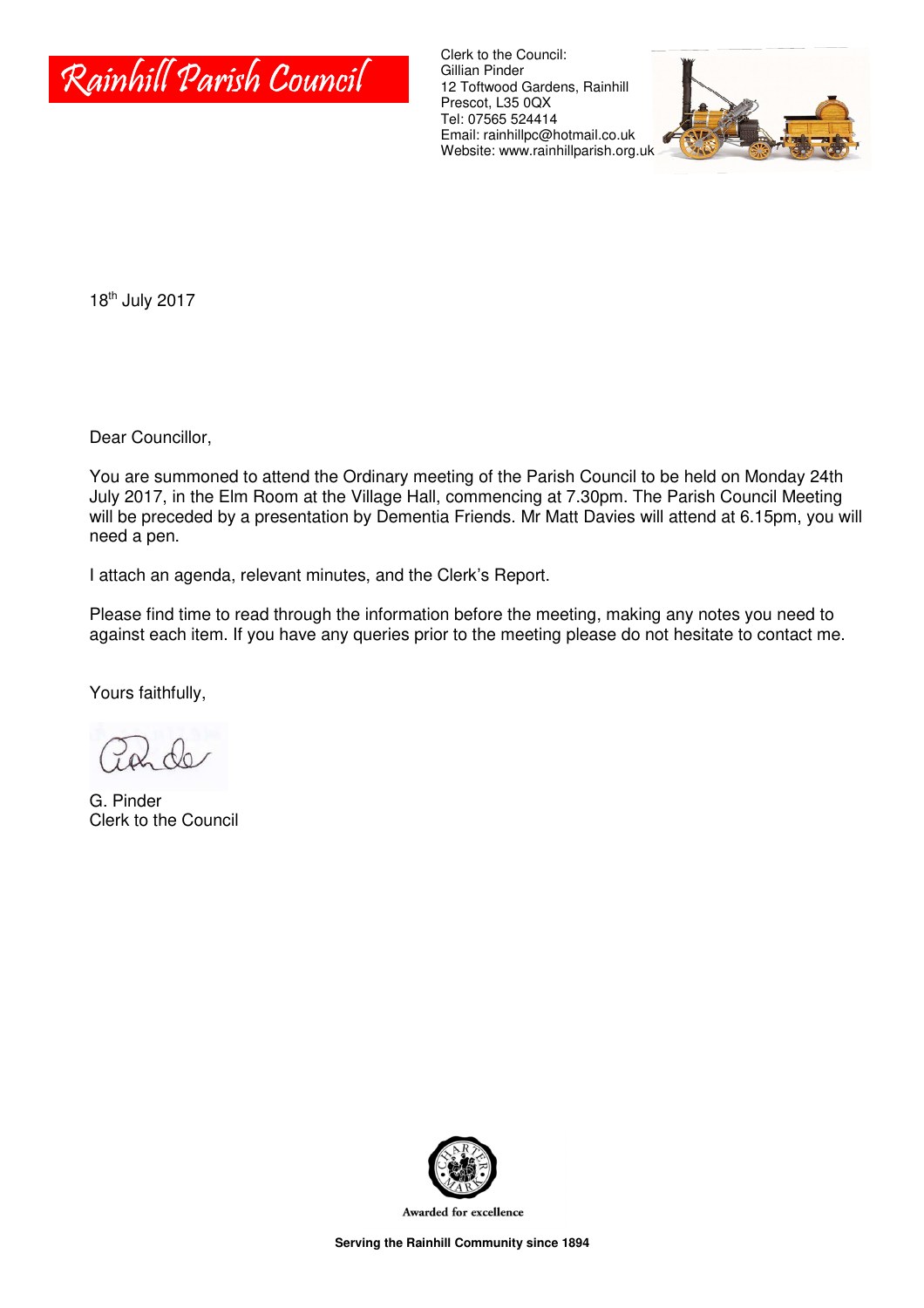#### **RAINHILL PARISH COUNCIL AGENDA 24th July 2017**

- **1.** To receive apologies for absence
- **2.** To receive declarations of interest from members
- **3.** To consider and approve the minutes of the Ordinary Meeting held on 19th June 2017
- **4.** To receive Police monthly statistics report for information only
- **5.** To note the contents of the Clerk's Report– for information only
- **6.** To consider the following Planning Applications and note any actions taken: P/2017/0513 Chapel Cottage, Chapel Lane Demolition of existing single storey rear extension and erection of a two storey rear extension along with removal of rear chimney P/2017/0535 3 Fairlie Drive Two storey front extension along with a single storey rear extension and rear dormer extension
	- P/2017/0553 686 Warrington Road Single storey rear extension

P/2017/0489 16 Honiston Avenue Demolition of existing conservatory, and erection of single storey rear extension

P/2017/0495 Briars Hey Residential Home Mill Lane Removal of Condition 4 on approval /2014/0703 for the admission, treatment and care of individuals up to the age of 25 years old. P/2017/0551 Briars Hey Residential Home Mill Lane, Variation of condition 15 on approval P/2013/0588, to allow patients up to the age of 25 years

P/2017/0571 519 Warrington Road, works to trees in a conservation area to pollard 1no maple

- **7.** To authorise the accounts payable (list included in report)<br>**8.** To receive a report from the Executive Committee for inf
- **8.** To receive a report from the Executive Committee for information only **9.** To consider a tree planting scheme on roads and verges
- **9.** To consider a tree planting scheme on roads and verges
- **10.** To consider participation in Merchant Navy Day
- **11.** To consider future planting in the telephone kiosk
- **12.** To consider actions arising from open spaces tour
- **13.** To consider the actions of the Rocket 190 Group
- **14.** To consider request to be contributing third party donor for funding application at Village Hall
- **15.** To consider request for access to Rainhill Recreation Club across Albert Fellowes Playing Fields
- **16.** To authorise payment of legal expenses for 4F Centre lease
- **17.** To consider joint project with Civic Society to provide a planter
- **18.** To approve the quarterly budget report and bank reconciliation
- **19.** To consider residents comments and complaints
- **20.** To receive reports from member representatives on local organisations:
	- a) Public Open Spaces
	- b) Village Hall Management Committee
	- c) Rainhill Railway & Heritage Society
	- d) Merseyside Association of Local Councils
	- e) Rainhill Gala
	- f) 4F Centre
- **21.** Date & Time of Next Meeting:
	- 4 th September 2017, 7.30pm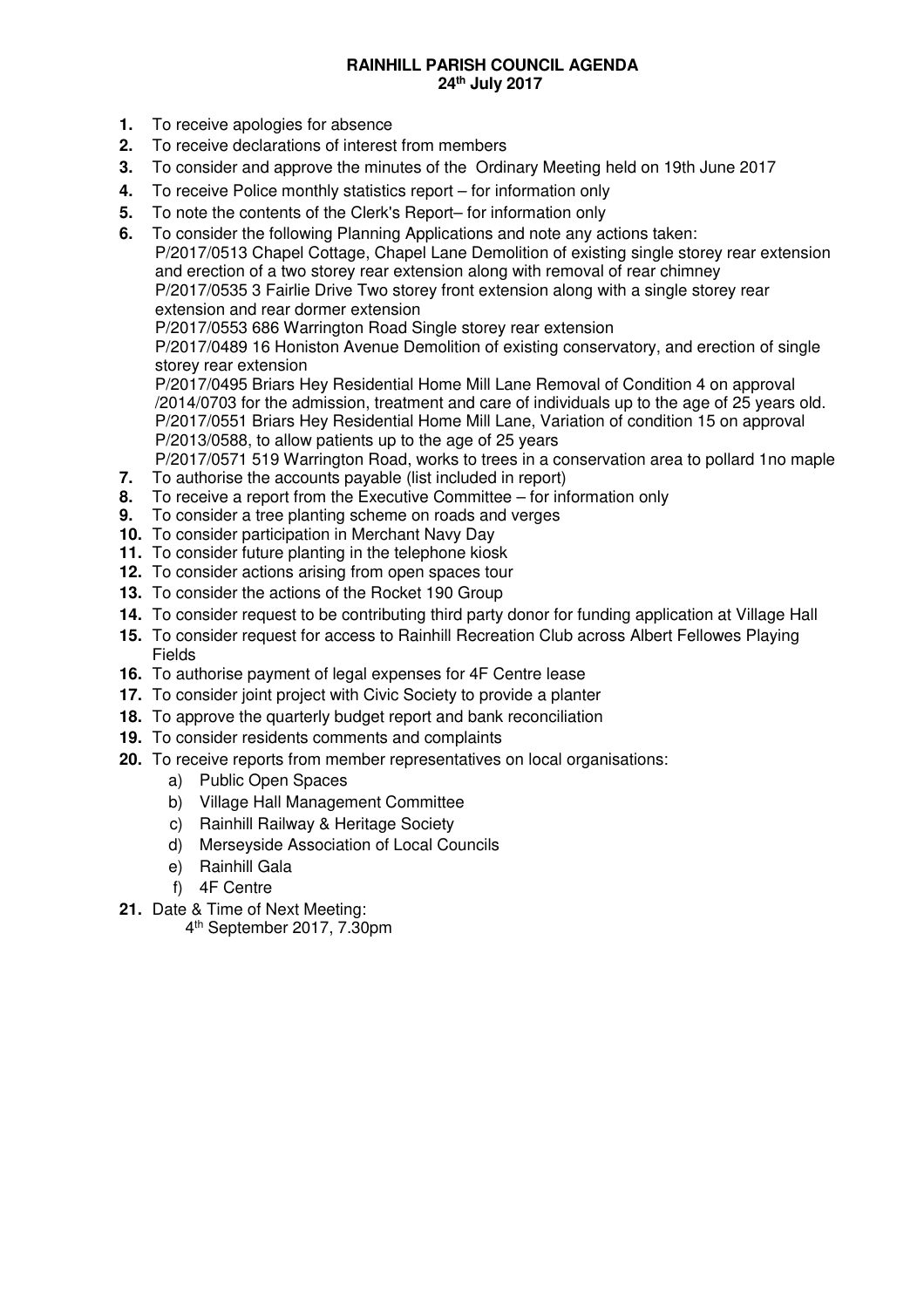At a meeting of the Parish Council held at 7.30pm on Monday 19th June 2017 at Rainhill Village Hall, the following were present:

Cllrs: B. Almond, J. Carroll, J. DeAsha, M. Donovan, J. Doyle, J. Fulham, S. Glover, B. Heydon, D. Long, P. Long, C. Moore, and W.M. Wood

Prior to commencement of the meeting a minute of silence was held for those affected by recent terrorist attacks and the fire at Grenfell Tower.

#### **924. APOLOGIES FOR ABSENCE**

Apologies were received from Cllrs: L. Glover and B. Grunewald.

#### **925. DECLARATIONS OF INTEREST**

Non-pecuniary interests were declared by Cllrs. J. DeAsha, S. Glover and D. Long – Members of Borough Planning Committee.

#### **926. MINUTES OF THE ANNUAL PARISH COUNCIL MEETING HELD ON 15th MAY 2017**

It was resolved that the minutes of the Annual Parish Council Meeting held on the 15<sup>th</sup> May 2017 should be approved and signed by the Chair as a correct record.

### **927. MINUTES OF THE ORDINARY MEETING HELD ON 15th MAY 2017**

It was resolved that the minutes of the Ordinary Parish Council Meeting held on the 15<sup>th</sup> May 2017 should be approved and signed by the Chair as a correct record.

### **928. TO RECEIVE POLICE MONTHLY STATISTICS REPORT**

Resolved that the report of the crime statistics for Rainhill be noted. Concern was expressed that recent disturbances at the Victoria Hotel had not be reported to the Parish Council or Ward Councillors, nor were they evident in the statistics. The Clerk was instructed to write to Merseyside Police expressing disappointment at the lack of communication.

#### **929. CLERK'S REPORT**

It was resolved that the contents of the Clerk's report be noted.

#### **930. PLANNING APPLICATIONS**

Deep appreciation was expressed for the years of service given by Cllr Wood to the Planning Advisory Group, following his decision to stand down. The diligent scrutiny of planning issues shown was exemplary.

It was resolved that the following actions be noted in relation to planning applications:

The following applications be left to neighbourhood consultation and that no additional comments be submitted:

P/2017/0385 22 View Road, works to trees covered by a tree preservation order to crown lift and thin 4 beech trees.

P/2017/0389 Offices, 456 Warrington Road, creation of a new doorway to a commercial premises.

P/2017/0418 Site of Former Greencroft, Mill Lane, erection of 2 detached eco-friendly dwellings.

P/2017/0425 11 Owen Road, replacement dwelling.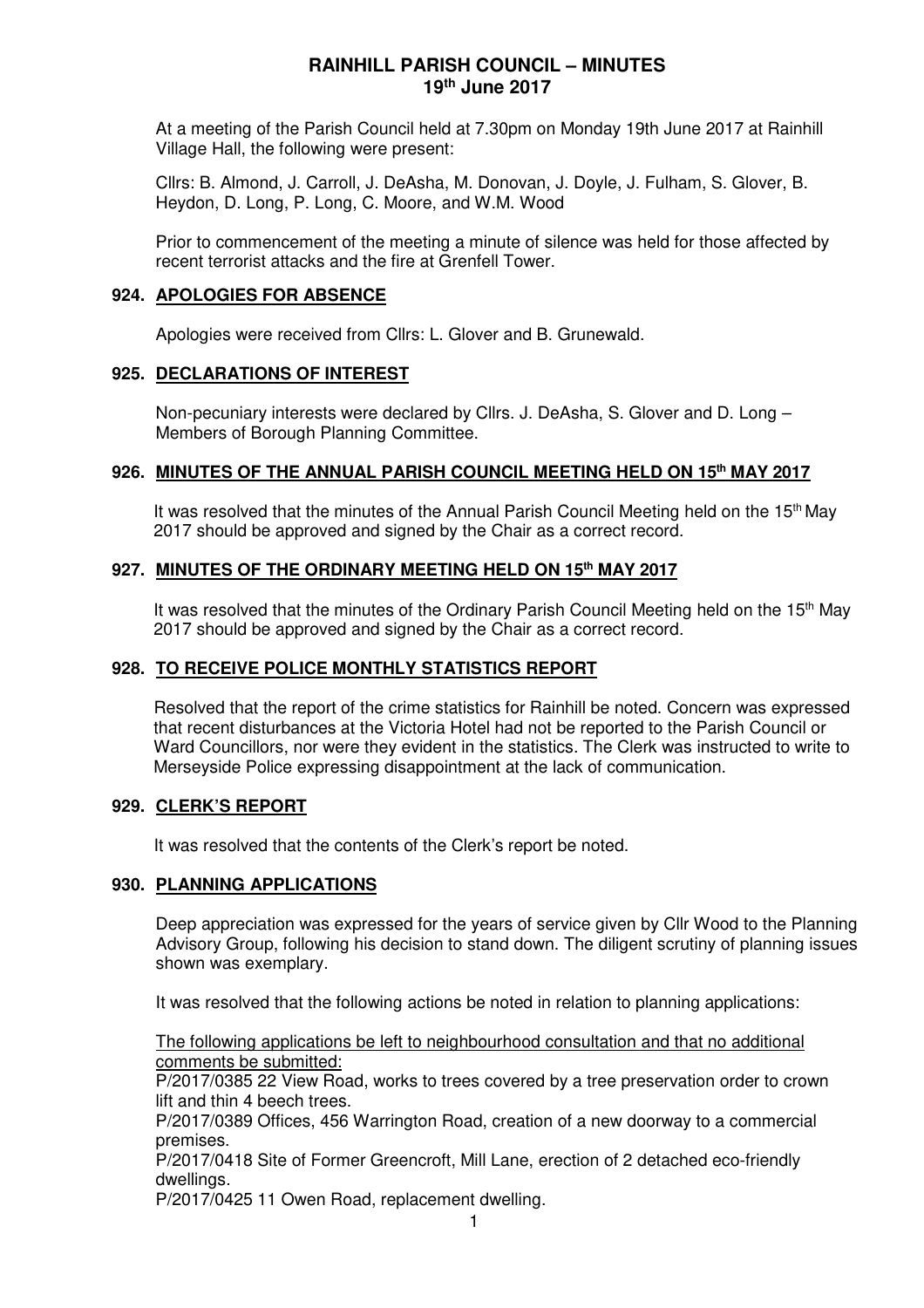P/2017/0438 Railway Cafe, 3A Station Road, re-siting of existing flue for extraction system.

P/2017/0442 13 Ritherup Lane, two storey extensions to front and side elevations. P/2017/0451 158 Rainhill Road, erection of two storey side extension and single storey rear extension.

P/2017/0478 14 Lawton Road, works to assorted trees in a conservation area. P/2017/0474 37 Dee Road, erection of a two storey side and a single storey rear

extension, outbuilding at the rear along with a new porch and canopy roof along with insertion of window at first floor to the front elevation.

P/2017/0481 31 View Road, works to trees covered by a tree preservation order to crown lift and reduce 1 beech (T18) and 1 sycamore (T19).

P/2017/0482 31 View Road, works to assorted trees in a conservation area.

### It was noted that objections had been submitted to the following applications:

P/2017/0388 121 Stoney Lane, demolition of existing garage and erection of a two storey side extension.

P/2017/0382 Fairchild Farm, Foxs Bank Lane,demolition of existing barn and erection of stable block comprising of 6 stables with viewing mound and new wc block to form a riding school along with cladding of existing open barn.

P/2017/0384 Former Cranford Site, 637 Warrington Road, 4 x 4 bedroomed detached properties.

P/2017/0441 44 Knowsley Road, two storey side extension

The Clerk was instructed to write a letter expressing concern over highway safety and parking in relation to the following application:

P/2017/0470 232A Rainhill Road, prior notification for change of use of existing office building to 9 self-contained flats at first and second floor.

# **931. ACCOUNTS FOR PAYMENT**

It was resolved that the following items were approved for payment:

| Payee                   | <b>Description</b>                                                            | <b>Amount</b> | Ref           |
|-------------------------|-------------------------------------------------------------------------------|---------------|---------------|
| <b>G</b> Pinder         | Telephone                                                                     | 15.00         |               |
| <b>G</b> Pinder         | Salary - June (less Tax, NI & Pens)                                           | 1086.52       |               |
|                         | Photocopying - May                                                            | 31.90         |               |
|                         | Postage                                                                       | 14.52         |               |
|                         |                                                                               | 1147.94       | <b>TFR237</b> |
| Merseyside Pension Fund | LGPS - June                                                                   | 301.53        | <b>TFR238</b> |
| <b>HMRC</b>             | Tax & NI - April-June                                                         | 616.40        | <b>TFR239</b> |
| <b>Scottish Power</b>   | Deepdale Drive (Rainhill Park) - June                                         | 21.00         | <b>STO</b>    |
| Npower                  | Martin Close (Holt) - June                                                    | 3.00          | DD            |
| <b>United Utilities</b> | Rainhill Park Playing Fields - June                                           | 55.06         | DD            |
| <b>United Utilities</b> | Holt Playing Fields - June                                                    | 6.33          | <b>STO</b>    |
| Hydraclean              | Legionella Testing Holt Lane - June                                           | 51.00         | <b>STO</b>    |
| Hydraclean              | Legionella Testing Rainhill Park - June                                       | 52.00         | <b>STO</b>    |
| <b>Unity Trust Bank</b> | <b>Bank Charges</b>                                                           | 18.00         | <b>STO</b>    |
| <b>Village Hall</b>     | Heating Engineer; Intruder Alarm<br>Maintenance; HMRC and Electrical<br>works | 3047.41       | <b>TFR240</b> |

# **932. TO CONSIDER TREE PLANTING SCHEME ON ROADS AND VERGES**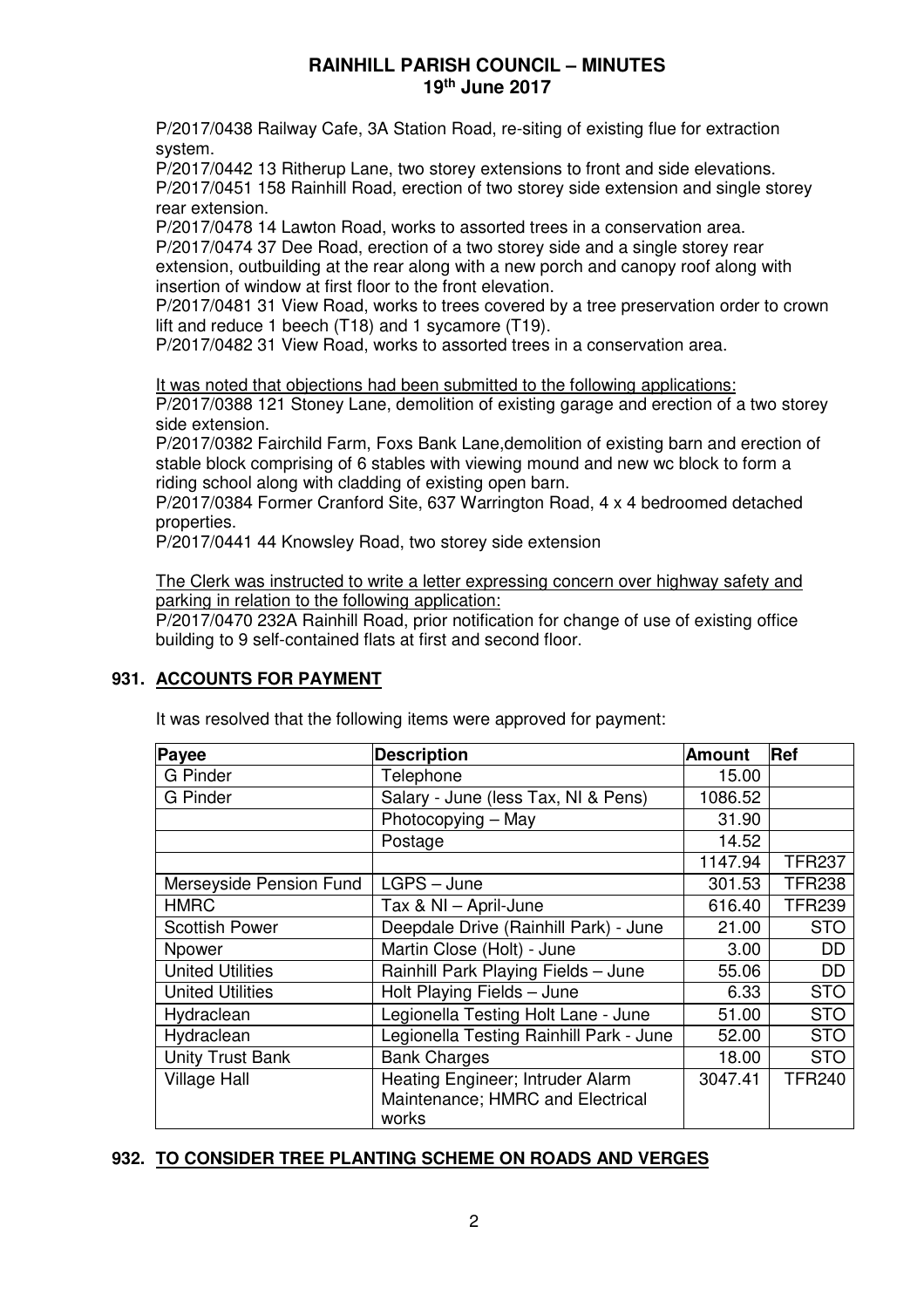It was agreed that replacement trees would be welcomed where needed. Further consultation would be required on the provision of new trees. Resolved that the Clerk write to the Trees & Woodlands Officer, Highways and Grounds Maintenance to obtain views and report to future meeting.

### **933. TO CONSIDER THE FUTURE OF THE PARISH COUNCIL'S FACEBOOK PAGE**

Resolved that Cllr Fulham would investigate the securing of the page.

#### **934. TO REVIEW THE POLICE/COMMUNITY COMPACT**

Resolved that the Police/Community Compact be approved for a further year without amendment.

### **935. TO CONSIDER REQUEST FOR NEIGHBOURHOOD WATCH FUNDING**

Resolved that the funding be approved. The Clerk was instructed to request confirmation of where the Neighbourhood Watch schemes were currently located.

### **936. TO CONSIDER THE ACTIONS OF THE ROCKET 190 GROUP**

Resolved that the actions of the Group be noted.

### **937. TO CONSIDER POTENTIAL LOSS OF DELIVERY OF THE ST.HELENS STAR**

Resolved that the Clerk write to the newspaper to express concern at the loss of distribution.

### **938. TO CONSIDER REQUEST FOR ACCESS TO CRICKET CLUB ACROSS ALBERT FELLOWES PLAYING FIELDS**

Resolved that: subject to consultation being undertaken with neighbouring properties and publicity of the works via public notices; the results of the consultation being shared with the Parish Council; and suitable safeguards being in place to ensure protection and restoration of the playing fields; that permission to cross the playing fields be approved. Further, that the Clerk suggest that the Cricket Club consider a donation to a suitable charity in consideration of access being provided and the inconvenience caused.

### **939. TO CONSIDER PROJECT TO ERECT COMMEMORATIVE PLAQUES**

Resolved that the Clerk consult with Rainhill Civic Society and report outcome to future meeting.

### **940. RESIDENTS COMMENTS AND COMPLAINTS**

Resolved that the complaints reported in the agenda report be noted.

Residents at the alleyway project invited members to revisit the project and consider a contribution towards the cost of removal of green waste bins. Resolved that the Clerk arrange the revisit, but funding for waste removal was declined.

Cllr. M. Donovan reported an issue of off road bikes racing through the Cartmel Drive estate. Resolved that the Clerk report these concerns to Merseyside Police.

Cllr. B. Heydon welcomed the letter of apology from the offender who grafittied the war memorial but requested that reimbursement of the cost of removal be sought. Resolved that the Clerk write to the Youth Offending Service and request that a claim for reimbursement be forwarded to the offender.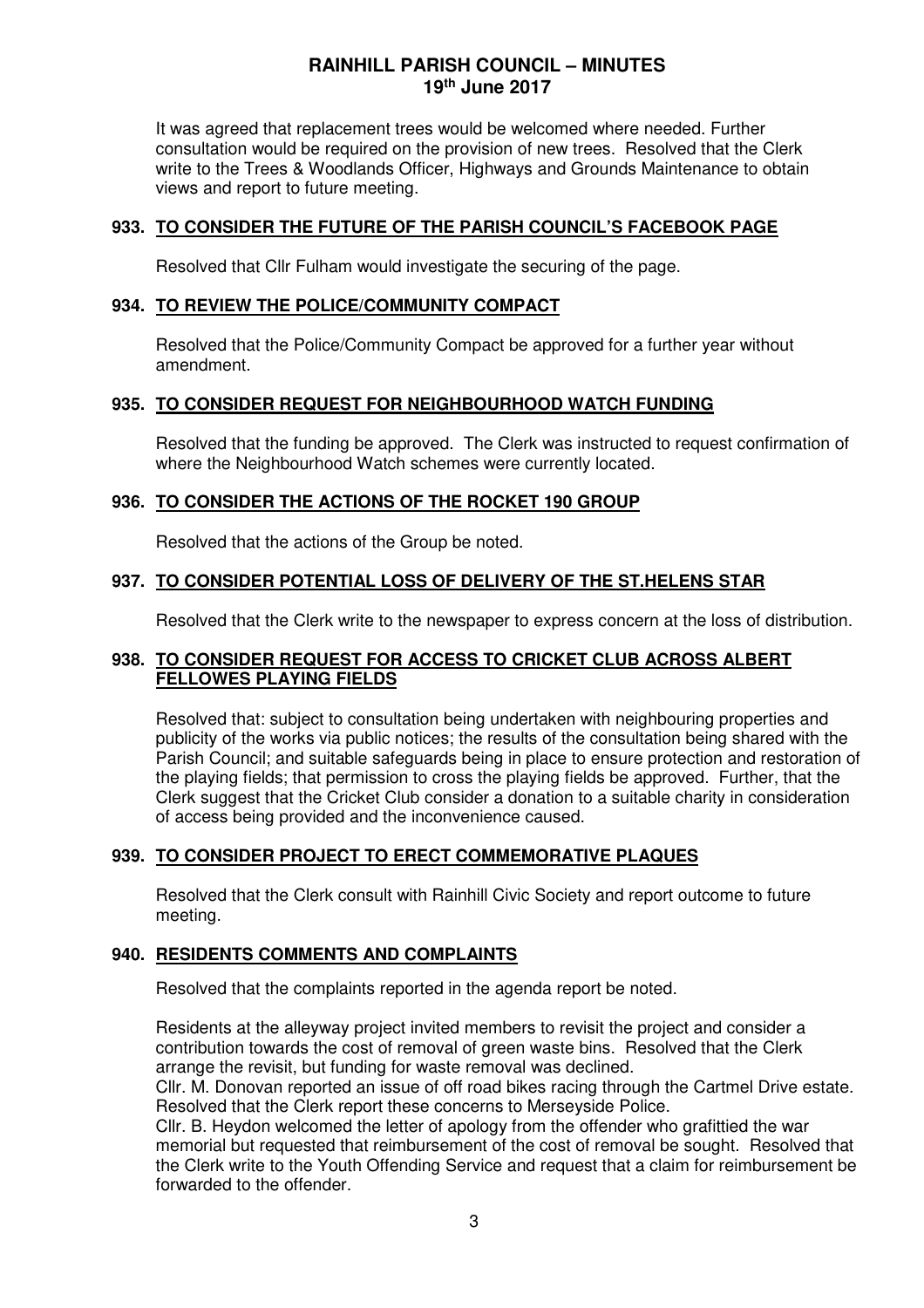Cllr. C. Moore reported that the Village Hall was being considered as a venue to host Radio 4's Any Questions, the Parish Council supported its use.

Cllr. J. Doyle reported complaints regarding payment of the cost of collection of the green bins, systems had not been in place to receive cash payments. Cllr. J. Fulham offered to report this to the Cabinet member concerned.

# **941. REPORTS**

### **Resolved that the Council noted the following reports:**

- Public Open Spaces: Cllr. S. Glover reported that the Eco Garden Group had successfully raised £253 at the Gala.
- Village Hall Management Committee: there had been no meeting.
- Rainhill Railway & Heritage Society: Cllr. Wood reported that a meeting had taken place earlier that day. The summer outing to Bridgenorth and the Severn Valley Railway was now arranged. The programme for speakers was being planned and a quiz may be held next year.
- Merseyside Association of Local Councils: Cllr. Wood reported that the June meeting had been cancelled. The next meeting was  $6<sup>th</sup>$  July. Cllr Wood had attend the LALC Executive Conference.
- $\bullet$  4F Centre: Due to meet 20<sup>th</sup> June.

# **942. DATE & TIME OF NEXT MEETING**

It was resolved that the next ordinary meeting would be held on Monday  $24<sup>th</sup>$  July 2017, starting at 7:30pm, the venue being Rainhill Village Hall. The meeting would be preceded by a presentation by Dementia Friends commencing at 6.15pm.

The meeting closed at 9.21 pm.

\_\_\_\_\_\_\_\_\_\_\_\_\_\_\_\_\_\_\_\_\_ Chair of the Parish Council 24th July 2017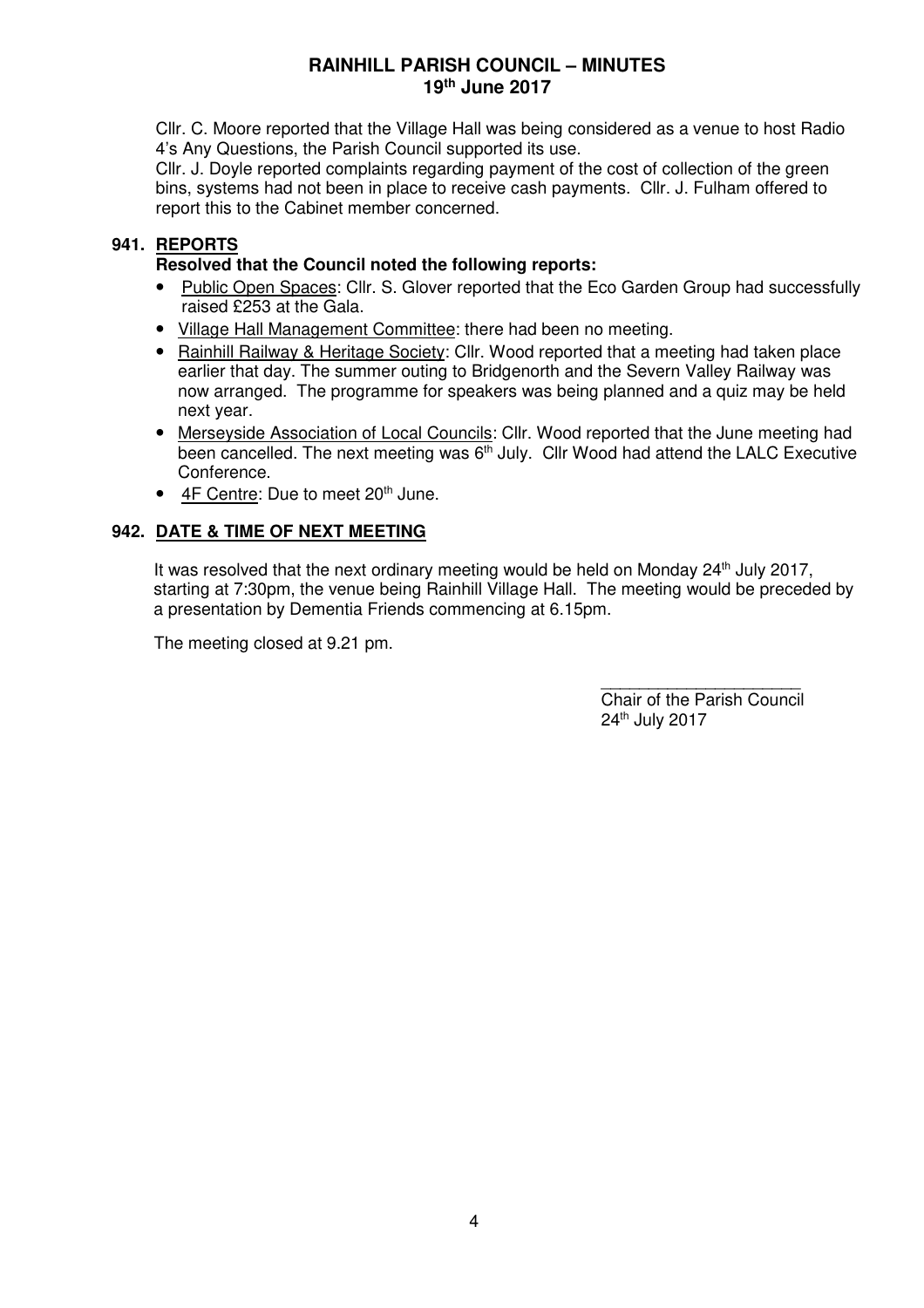# **Police Report**

Area: Rainhill Month: June 2017 Merseyside Police Report for Rainhill Parish Council Meeting Monday 24th July 2017

| <b>Burglary</b><br>$-100$<br>$\Omega$<br>$-1$<br>1<br>Business &<br>Community<br>17<br><b>Burglary</b><br>6<br>$\overline{7}$<br>1) Items stolen from shed - Ellaby Road<br>1<br>2) Offender forces entry into home - Porter Close<br>Residential<br>3) Offender entered insecure window -items stolen - Ratcliffe Place<br>4) Cash stolen from safe - Stoney Lane<br>5) Front door insecure - laptop stolen - View Road<br>6) Rear door kicked and window beading prized - no access gained<br><b>View Road</b><br>7) Offender pushes past visually impaired female at door - nothing<br>stolen - Trent Place<br>1) Garden gate lock broken - Bishopdale Drive<br>5<br>7<br>2<br>40<br>Criminal<br>2) Youths jumping on tables & benches causing damage - Station<br>Damage<br><b>Street</b><br>3) Car damaged by being kicked - Porter Close<br>4) Plant pots damaged - Rainhill Road<br>5) Kitchen window broken using a brick - Rainhill Road<br>6) Damage to police vehicle cage - Sandon Close<br>7) Vehicle damaged on driveway by another vehicle - Longton Lane<br>0<br>0<br>0<br>0<br>Drugs<br><b>Other Theft</b><br>175<br>1) Fuel put in vehicle - drivers making off without payment x 10 -<br>11<br>$\overline{7}$<br>4<br>false plates at times - Warrington Rd<br>11) Plywood stolen from building site - Warburton Hey<br>Public Order<br>1<br>0<br>1) Bottle thrown & verbal abuse involving motorists between<br>0<br>1<br>junctions 6 and 7 on M62<br>Robbery<br>0<br>0<br>0<br>0<br>Personal<br><b>Theft Bike</b><br>$-100$<br>1<br>0<br>$-1$<br>T.F.M.V.<br>50<br>3<br>1) Vehicle on driveway broken into by unknown means - items<br>$\overline{c}$<br>1<br>stolen - Ratcliffe Place<br>3) Mobile phone stolen from van which was insecure - Stephenson<br>Grove<br>1) McColl's x 4 - no attempt to pay - Warrington Road<br><b>Theft Shop</b><br>5<br>500<br>1<br>6<br>5) Co-op - no attempt to pay - Warrington Road<br>6) Fuel put in vehicle - driver makes off without payment -<br>Warrington Rd (queried)<br>T.O.M.V.<br>1) Theft of motor cycle from car park - recovered later - Warburton<br>100<br>3<br>3<br>0<br>Hey<br>2) Theft of motor cycle from car park - recovered later - Ratcliffe<br>Place<br>3) Theft of motor cycle from friends address - Chatsworth Road<br>Vehicle<br>100<br>1) Untidy search of vehicle left insecure - disturbed - nothing stolen -<br>0<br>1<br>1<br>Interference<br><b>Stapleton Close</b><br>17<br>Total<br>21<br>38<br><b>ASB</b><br>10<br>14<br>40<br>4 | 2016 | 2017 | Diff | % Diff | Description                                                         |
|----------------------------------------------------------------------------------------------------------------------------------------------------------------------------------------------------------------------------------------------------------------------------------------------------------------------------------------------------------------------------------------------------------------------------------------------------------------------------------------------------------------------------------------------------------------------------------------------------------------------------------------------------------------------------------------------------------------------------------------------------------------------------------------------------------------------------------------------------------------------------------------------------------------------------------------------------------------------------------------------------------------------------------------------------------------------------------------------------------------------------------------------------------------------------------------------------------------------------------------------------------------------------------------------------------------------------------------------------------------------------------------------------------------------------------------------------------------------------------------------------------------------------------------------------------------------------------------------------------------------------------------------------------------------------------------------------------------------------------------------------------------------------------------------------------------------------------------------------------------------------------------------------------------------------------------------------------------------------------------------------------------------------------------------------------------------------------------------------------------------------------------------------------------------------------------------------------------------------------------------------------------------------------------------------------------------------------------------------------------------------------------------------------------------------------------------------------------------------------------------------------------------------------|------|------|------|--------|---------------------------------------------------------------------|
|                                                                                                                                                                                                                                                                                                                                                                                                                                                                                                                                                                                                                                                                                                                                                                                                                                                                                                                                                                                                                                                                                                                                                                                                                                                                                                                                                                                                                                                                                                                                                                                                                                                                                                                                                                                                                                                                                                                                                                                                                                                                                                                                                                                                                                                                                                                                                                                                                                                                                                                                  |      |      |      |        |                                                                     |
|                                                                                                                                                                                                                                                                                                                                                                                                                                                                                                                                                                                                                                                                                                                                                                                                                                                                                                                                                                                                                                                                                                                                                                                                                                                                                                                                                                                                                                                                                                                                                                                                                                                                                                                                                                                                                                                                                                                                                                                                                                                                                                                                                                                                                                                                                                                                                                                                                                                                                                                                  |      |      |      |        |                                                                     |
|                                                                                                                                                                                                                                                                                                                                                                                                                                                                                                                                                                                                                                                                                                                                                                                                                                                                                                                                                                                                                                                                                                                                                                                                                                                                                                                                                                                                                                                                                                                                                                                                                                                                                                                                                                                                                                                                                                                                                                                                                                                                                                                                                                                                                                                                                                                                                                                                                                                                                                                                  |      |      |      |        |                                                                     |
|                                                                                                                                                                                                                                                                                                                                                                                                                                                                                                                                                                                                                                                                                                                                                                                                                                                                                                                                                                                                                                                                                                                                                                                                                                                                                                                                                                                                                                                                                                                                                                                                                                                                                                                                                                                                                                                                                                                                                                                                                                                                                                                                                                                                                                                                                                                                                                                                                                                                                                                                  |      |      |      |        |                                                                     |
|                                                                                                                                                                                                                                                                                                                                                                                                                                                                                                                                                                                                                                                                                                                                                                                                                                                                                                                                                                                                                                                                                                                                                                                                                                                                                                                                                                                                                                                                                                                                                                                                                                                                                                                                                                                                                                                                                                                                                                                                                                                                                                                                                                                                                                                                                                                                                                                                                                                                                                                                  |      |      |      |        |                                                                     |
|                                                                                                                                                                                                                                                                                                                                                                                                                                                                                                                                                                                                                                                                                                                                                                                                                                                                                                                                                                                                                                                                                                                                                                                                                                                                                                                                                                                                                                                                                                                                                                                                                                                                                                                                                                                                                                                                                                                                                                                                                                                                                                                                                                                                                                                                                                                                                                                                                                                                                                                                  |      |      |      |        |                                                                     |
|                                                                                                                                                                                                                                                                                                                                                                                                                                                                                                                                                                                                                                                                                                                                                                                                                                                                                                                                                                                                                                                                                                                                                                                                                                                                                                                                                                                                                                                                                                                                                                                                                                                                                                                                                                                                                                                                                                                                                                                                                                                                                                                                                                                                                                                                                                                                                                                                                                                                                                                                  |      |      |      |        |                                                                     |
|                                                                                                                                                                                                                                                                                                                                                                                                                                                                                                                                                                                                                                                                                                                                                                                                                                                                                                                                                                                                                                                                                                                                                                                                                                                                                                                                                                                                                                                                                                                                                                                                                                                                                                                                                                                                                                                                                                                                                                                                                                                                                                                                                                                                                                                                                                                                                                                                                                                                                                                                  |      |      |      |        |                                                                     |
|                                                                                                                                                                                                                                                                                                                                                                                                                                                                                                                                                                                                                                                                                                                                                                                                                                                                                                                                                                                                                                                                                                                                                                                                                                                                                                                                                                                                                                                                                                                                                                                                                                                                                                                                                                                                                                                                                                                                                                                                                                                                                                                                                                                                                                                                                                                                                                                                                                                                                                                                  |      |      |      |        | 2) Front & rear number plates stolen from vehicle - Warrington Road |
|                                                                                                                                                                                                                                                                                                                                                                                                                                                                                                                                                                                                                                                                                                                                                                                                                                                                                                                                                                                                                                                                                                                                                                                                                                                                                                                                                                                                                                                                                                                                                                                                                                                                                                                                                                                                                                                                                                                                                                                                                                                                                                                                                                                                                                                                                                                                                                                                                                                                                                                                  |      |      |      |        |                                                                     |
|                                                                                                                                                                                                                                                                                                                                                                                                                                                                                                                                                                                                                                                                                                                                                                                                                                                                                                                                                                                                                                                                                                                                                                                                                                                                                                                                                                                                                                                                                                                                                                                                                                                                                                                                                                                                                                                                                                                                                                                                                                                                                                                                                                                                                                                                                                                                                                                                                                                                                                                                  |      |      |      |        |                                                                     |
|                                                                                                                                                                                                                                                                                                                                                                                                                                                                                                                                                                                                                                                                                                                                                                                                                                                                                                                                                                                                                                                                                                                                                                                                                                                                                                                                                                                                                                                                                                                                                                                                                                                                                                                                                                                                                                                                                                                                                                                                                                                                                                                                                                                                                                                                                                                                                                                                                                                                                                                                  |      |      |      |        |                                                                     |
|                                                                                                                                                                                                                                                                                                                                                                                                                                                                                                                                                                                                                                                                                                                                                                                                                                                                                                                                                                                                                                                                                                                                                                                                                                                                                                                                                                                                                                                                                                                                                                                                                                                                                                                                                                                                                                                                                                                                                                                                                                                                                                                                                                                                                                                                                                                                                                                                                                                                                                                                  |      |      |      |        |                                                                     |
|                                                                                                                                                                                                                                                                                                                                                                                                                                                                                                                                                                                                                                                                                                                                                                                                                                                                                                                                                                                                                                                                                                                                                                                                                                                                                                                                                                                                                                                                                                                                                                                                                                                                                                                                                                                                                                                                                                                                                                                                                                                                                                                                                                                                                                                                                                                                                                                                                                                                                                                                  |      |      |      |        |                                                                     |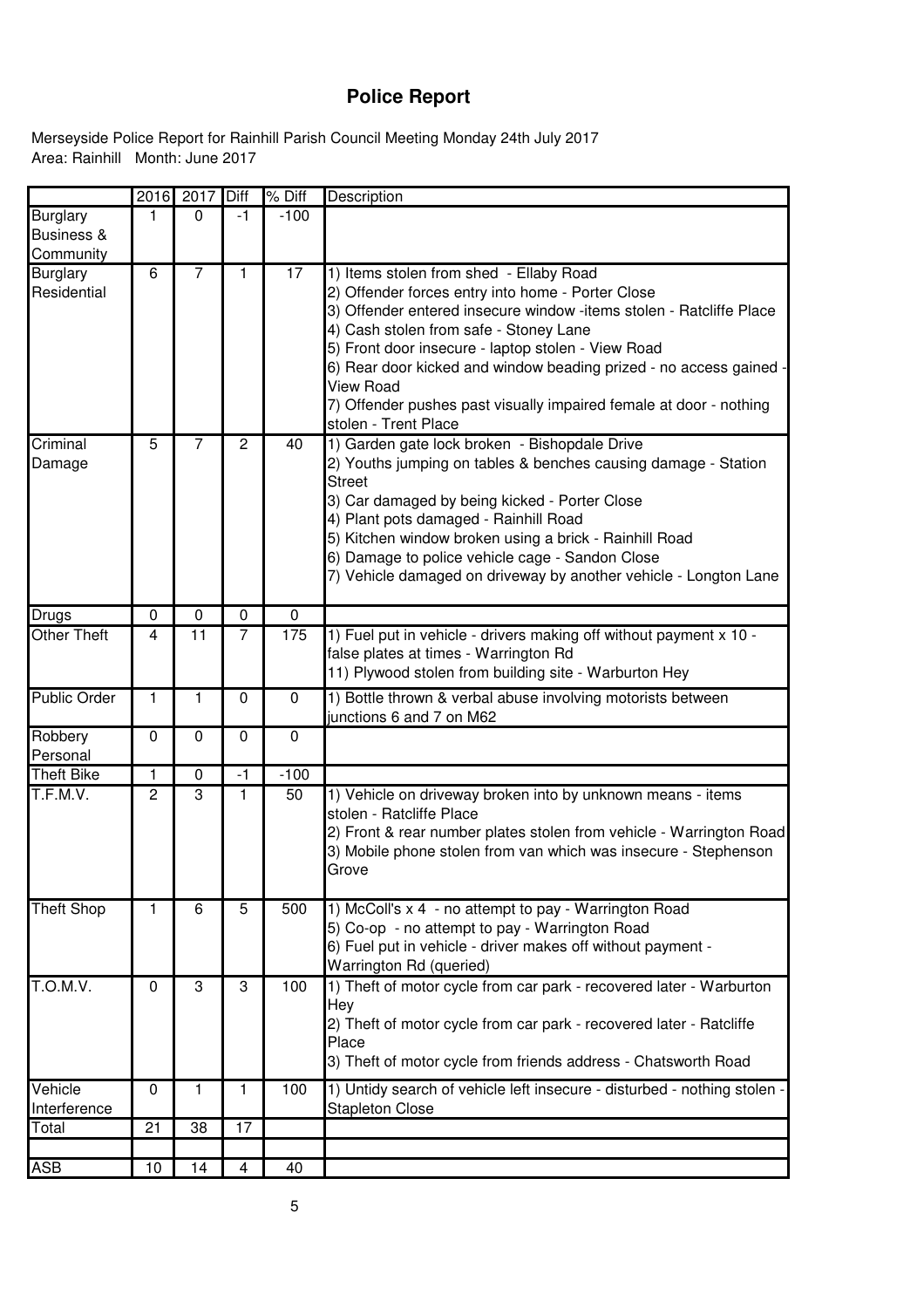The Clerk's report is in two parts:

The first part relates to actions that have already been taken. These items will not have a corresponding Agenda item and shouldn't need any further discussion.

\_\_\_\_\_\_\_\_\_\_\_\_\_\_\_\_\_\_\_\_\_\_\_\_\_\_\_\_\_\_\_\_\_\_\_\_\_\_\_\_\_\_\_\_\_\_\_\_\_\_\_\_\_\_\_\_\_\_\_\_\_\_\_\_\_\_\_\_\_\_\_\_\_

The second part relates directly to Agenda items and is intended to assist any discussion of Agenda items. These notes are for information only and should only be discussed as each Agenda item is reached.

\_\_\_\_\_\_\_\_\_\_\_\_\_\_\_\_\_\_\_\_\_\_\_\_\_\_\_\_\_\_\_\_\_\_\_\_\_\_\_\_\_\_\_\_\_\_\_\_\_\_\_\_\_\_\_\_\_\_\_\_\_\_\_\_\_\_\_\_\_\_\_\_\_

### **PART 1 - ACTIONS TAKEN**

### **5. CLERKS REPORT**

All actions resulting from resolutions made at the  $19<sup>th</sup>$  June ordinary meeting have either been completed or are in progress. Additionally I can report the following:

### **5.1 ADDITIONAL RESPONSIBILITIES FOR CHANGING ROOMS**

A number of statutory inspections previously undertaken by St.Helens Council will now need to be undertaken by the Parish. I am putting together a list of those applicable and so far have identified the following annual requirements: Fire Alarm and Emergency Lighting testing contract; Heating Installation servicing; PAT testing; Roller Shutter maintenance; together with five yearly Fixed Electrical Testing and regular Health & Safety checks. I will put together a table of quotes for each of the requirements and report it to the September meeting, as it is not yet complete.

### **5.2 LIVERPOOL CITY REGION RIGHTS OF WAY IMPROVEMENTS PLAN**

Notification was received of consultation on the Liverpool City Region Rights of Way Improvement Plan. The vision of the plan is to continue to develop a more attractive, more accessible and more inclusive network of Public Rights of Way, contributing to the economic, social and cultural resurgence and ambition of the Liverpool City Region. It includes a number of area specific projects 7 of which are in St.Helens, though do not affect Rainhill. No money has currently been allocated to deliver improvement and bids for funding will be needed. Clarification has been received that no existing rights of way will be removed as part of this plan, and should members wish to suggest a footpath that requires improvement, the opportunity to suggest a project is available. The consultation will expire on 29<sup>th</sup> September 2017.

# **5.3 ADOPTION OF HALSNEAD MASTERPLAN SUPPLEMENTARY PLANNING DOCUMENT**

Notification has been received that the Halsnead Masterplan SPD has been adopted. The consultation document reported that changes had been made to address the comments received from Rainhill Parish Council. Clarification of the changes confirmed that the following wording had been inserted into key requirement HSPD6: "Developers will be expected to contribute to the off-site highway works listed in Table 6.3 (together with any additional necessary measures identified through Transport Assessments) and public transport infrastructure, to enable accessibility and mitigate highways impacts arising from the development."

The Head of Highways and Transportation has confirmed: "I wish to reassure you that, as further Transport Assessments are derived to inform future planning applications, Knowsley Council will continue to consider the issues you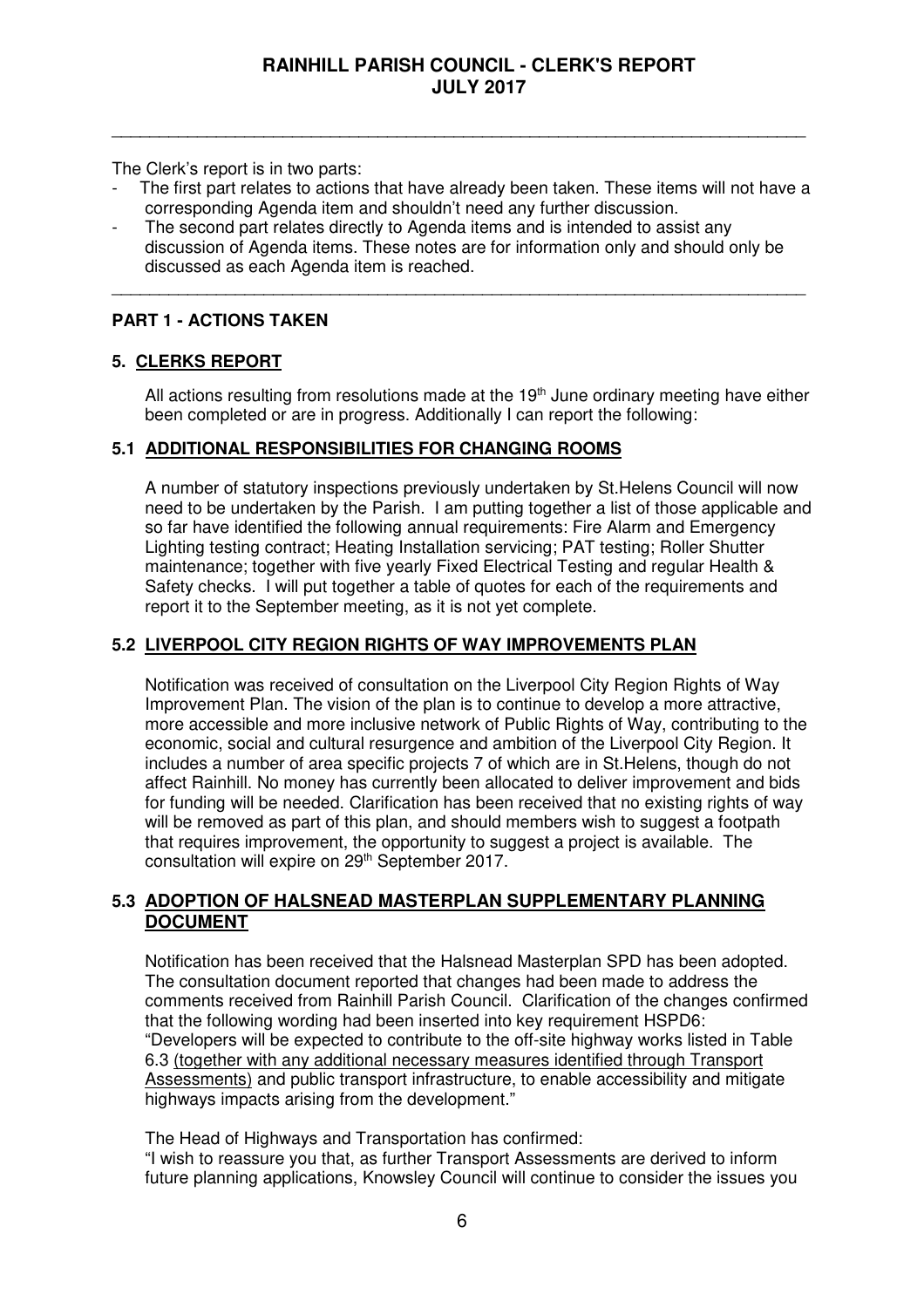have raised relating to Blundells Lane in accordance with the provisions of the adopted SPD. To assist this process it would be useful if Rainhill Parish Council are able to outline their aspirations for mitigation/improvement of Blundells Lane so that consideration can be afforded to such at the relevant time in conjunction with St. Helens Council as the relevant Highway Authority for such."

If members wish to consider any recommendations for mitigation/improvement of Blundells Lane, please let me know.

# **5.4 LOSS OF DELIVERY OF THE ST.HELENS STAR**

Following the last meeting, a letter was sent to St.Helens Star and to Newsquest expressing concern at the withdrawal of delivery service. A response was received from the Editor indicating:

"It is with regret that we have had to end door to door deliveries in Rainhill. The changing nature of the publishing industry has resulted in us having to seek efficiencies in the distribution of the Star and alter how we make the newspaper accessible in some areas.

For Rainhill residents, we are making copies of the paper available for free pick up at: Tesco Extra, Cables Retail Park, Prescot, L34 5NQ and the Co-op, 580 Warrington Road, Rainhill, Prescot, L35 4LP.

We are also continuing to expand the Star's online news service – providing a daily news website (sthelensstar.co.uk) that is free to access.

Digital copies of the weekly newspaper can also be accessed on the website."

The email was circulate to all members, if you wish to pursue this further please let me know.

# **5.5 LEASE OF LAND AT VILLAGE HALL**

The lease for the land on which the Village Hall stands is owned by Lariche Investments and is administered by Regency Property Asset Management (RPAM). A ground rent of £5.00 per annum should be paid. The last time this was paid was June 2010, no further invoices were received and this had not been pursued. I have now requested that the account be brought up to date and am expecting an invoice for £35.00. The lease was originally granted in 1966 for 66 years, giving it an expiry date of 2032, now only 15 years left to run. I have requested that RPAM approach Lariche with a view to extending the lease. This will involve a valuation of the site to renegotiate the lease. I will keep you informed of progress.

# **5.6 PROVISION OF A STORAGE CONTAINER AT HOLT LANE PLAYING FIELDS**

 Members may recall that Rainhill Rockets made a request for assistance in siting a storage container adjacent to the changing rooms at Holt Lane playing fields. In October 2016 members resolved that subject to the backing of local residents being obtained, the Parish Council would support the submission of a planning application and would consider a grant towards provision of a storage container. (MIN 831: 17.10.16)

A letter is now to be circulated to local residents, the results of consultation should be available for the September meeting. Quotes to have the work carried out by St.Helens Council estimated the following costs:

| Fencing and gates                                 | $=$ £2500/£3000                      |
|---------------------------------------------------|--------------------------------------|
| Second-hand container                             | $=$ £1500/£2000 (including delivery) |
| Forming a concrete base & planning = $£750/£1000$ |                                      |
| Total for project                                 | $=$ £4750/£6000                      |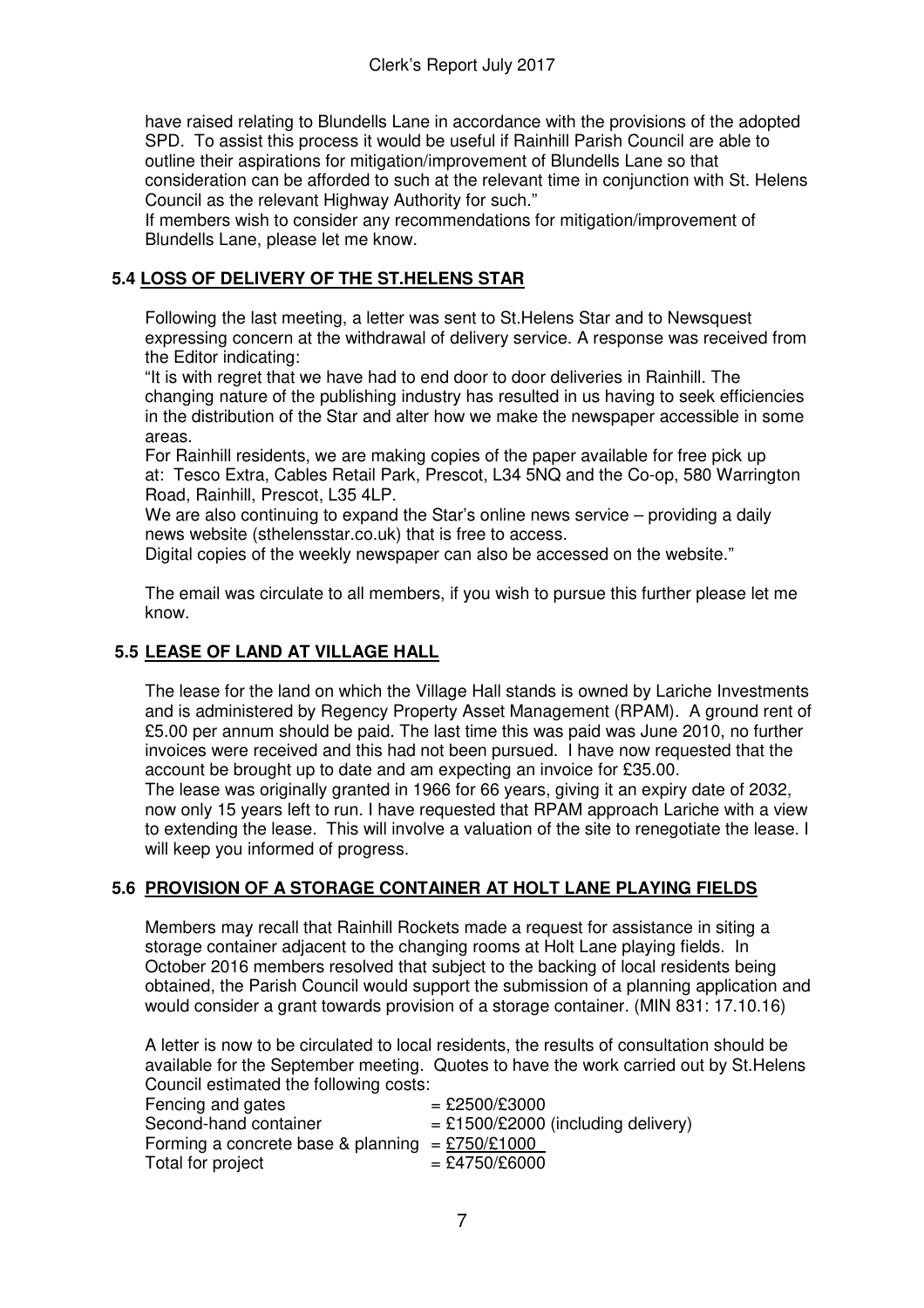# **PART 2 - AGENDA ITEMS – SUPPLEMENTARY NOTES**

# **6. PLANNING APPLICATIONS**

The following applications have been assessed and comments submitted as indicated:

An objection has been submitted to the following applications:

P/2017/0513 Chapel Cottage, Chapel Lane Demolition of existing single storey rear extension and erection of a two storey rear extension along with removal of rear chimney.

P/2017/0535 3 Fairlie Drive Two storey front extension along with a single storey rear extension and rear dormer extension.

P/2017/0553 686 Warrington Road Single storey rear extension.

No comment has been submitted for the following applications and the closing date for comments will have passed at the time of the meeting:

P/2017/0489 16 Honiston Avenue Demolition of existing conservatory, and erection of single storey rear extension.

P/2017/0495 Briars Hey Residential Home Mill Lane Removal of Condition 4 on approval /2014/0703 for the admission, treatment and care of individuals up to the age of 25 years old.

No comment has yet been submitted for the following applications, the closing date for comments will still be open at the time of the meeting:

P/2017/0551 Briars Hey Residential Home Mill Lane, Variation of condition 15 on approval P/2013/0588, to allow patients up to the age of 25 years.

P/2017/0571 519 Warrington Road, works to trees in a conservation area to pollard 1no maple.

### Applications at Briars Hey:

Two very similar applications are currently being considered to increase the age limit of clients treated at the Briars Hey facility. P/2017/0551 relates to the main house, P/2017/0495 relates to the coach house, however, the site is run as one establishment. Permission already exists for the site to be used as a residential health care unit to treat clients up to the age of 18. The proposal(s) currently for consideration would increase this upper age limit to 25.

There appears to have been some issues with the management of the facility in the past, and an Ofsted report described the facility as inadequate, with serious deficits. The facility remains open, but all children have been moved out.

Residents in the vicinity have submitted representations to the planning application, many citing recent problems as a cause for concern, and expansion of the client base as potentially exacerbating these problems. Residents rightly point out that although there has been a change in company name, Elysium Healthcare, the current applicant, appear to have incorporated Raphael Healthcare the previous administrators.

The previous management of the facility does appear to be a cause for concern, as reported in the Echo in December 2016 http://www.liverpoolecho.co.uk/news/liverpoolnews/rainhill-centre-childrens-home-report-11031223. Under those circumstances allowing expansion in the client age range, without addressing previous failings, would appear irresponsible. However, management of the site is not thought to be a material planning consideration, rather it should be for the regulatory body to impose suitable restrictions on the operation of the site. Members may wish to consider if this is an action they wish to take. If such a move is not considered warranted, a representation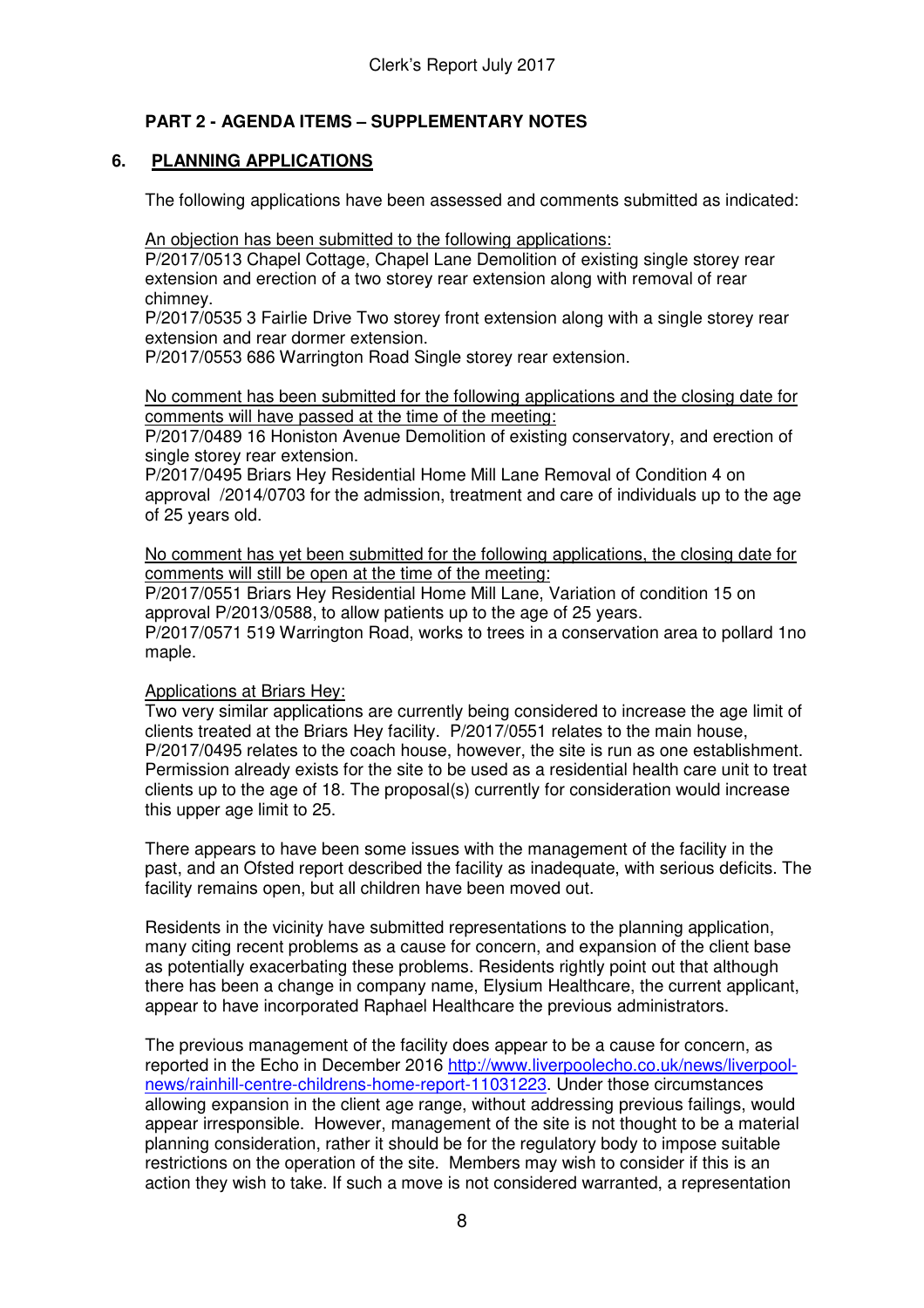could be submitted on the planning application relating to potential increase in traffic movements and the effect on residential amenity.

The Planning case officer has agreed that a representation would be accepted following this meeting, should the Parish Council wish to submit one.

### **The Council should note the actions taken, and consider whether to submit a representation in relation to the applications at Briars Hey.**

# **7. TO AUTHORISE ACCOUNTS FOR PAYMENT**

| <b>Payee</b>             | <b>Description</b>                      | <b>Amount</b> | Ref           |
|--------------------------|-----------------------------------------|---------------|---------------|
| <b>G</b> Pinder          | Telephone                               | 15.00         |               |
| <b>G</b> Pinder          | Salary - July (less Tax, NI & Pens)     | 1086.32       |               |
|                          | Photocopying - June                     | 12.60         |               |
|                          | Tel Kiosk Lock & Keys                   | 22.10         |               |
|                          | Tel Kiosk Baskets & Plants              | 35.83         |               |
|                          |                                         | 1171.85       | <b>TFR241</b> |
| Merseyside Pension Fund  | $LGPS - July$                           | 301.53        | <b>TFR242</b> |
| <b>Scottish Power</b>    | Albert Fellowes Park - July             | 21.00         | <b>STO</b>    |
| Npower                   | Martin Close (Holt) - July              | 3.00          | <b>DD</b>     |
| United Utilities         | Rainhill Park Playing Fields - July     | 55.06         | <b>DD</b>     |
| <b>United Utilities</b>  | Holt Playing Fields - July              | 6.33          | <b>STO</b>    |
| Hydraclean               | Legionella Testing Holt Lane - July     | 51.00         | <b>STO</b>    |
| Hydraclean               | Legionella Testing Rainhill Park - July | 52.00         | <b>STO</b>    |
| Vinyline                 | <b>Updating Honours Board</b>           | 48.00         | <b>TFR244</b> |
| <b>Barrow &amp; Cook</b> | Legal Fees for 4F Centre Lease          | 986.00        | <b>TFR245</b> |
| <b>G</b> Pinder          | Telephone                               | 15.00         |               |
| <b>G</b> Pinder          | Salary - Aug (less Tax, NI & Pens)      | 1086.32       |               |
|                          |                                         | 1101.32       | <b>TFR246</b> |
| Merseyside Pension Fund  | LGPS - August                           | 301.53        | <b>TFR247</b> |
| <b>Scottish Power</b>    | Albert Fellowes Park - August           | 21.00         | <b>STO</b>    |
| Npower                   | Martin Close (Holt) - August            | 3.00          | <b>DD</b>     |
| <b>United Utilities</b>  | Rainhill Park Playing Fields - August   | 55.06         | DD            |
| <b>United Utilities</b>  | Holt Playing Fields - August            | 6.33          | <b>STO</b>    |
| Hydraclean               | Legionella Testing Holt Lane - August   | 51.00         | <b>STO</b>    |
| Hydraclean               | Legionella Testing Rainhill Park - Aug  | 52.00         | <b>STO</b>    |
| S.137 Payments           |                                         |               |               |
| <b>Rainhill Riders</b>   | Grant                                   | 67.00         | <b>TBC</b>    |
| Merseyside Police        | Contribution to Neighbourhood Watch     | 92.80         | <b>TFR243</b> |

**The Council should consider approving the above payments.** 

### **8. TO RECEIVE A REPORT FROM EXECUTIVE COMMITTEE**

At a meeting of the Executive Committee held on  $3<sup>rd</sup>$  July the following resolutions were agreed:

- that a budget of £6,000.00 be allocated to improve the Christmas decoration display. The budget would be met equally from Parish Council and CIF funds; and
- that a constitution be established as the 'Rainhill Trials Commemoration Group' and a bank account be opened to receive funds.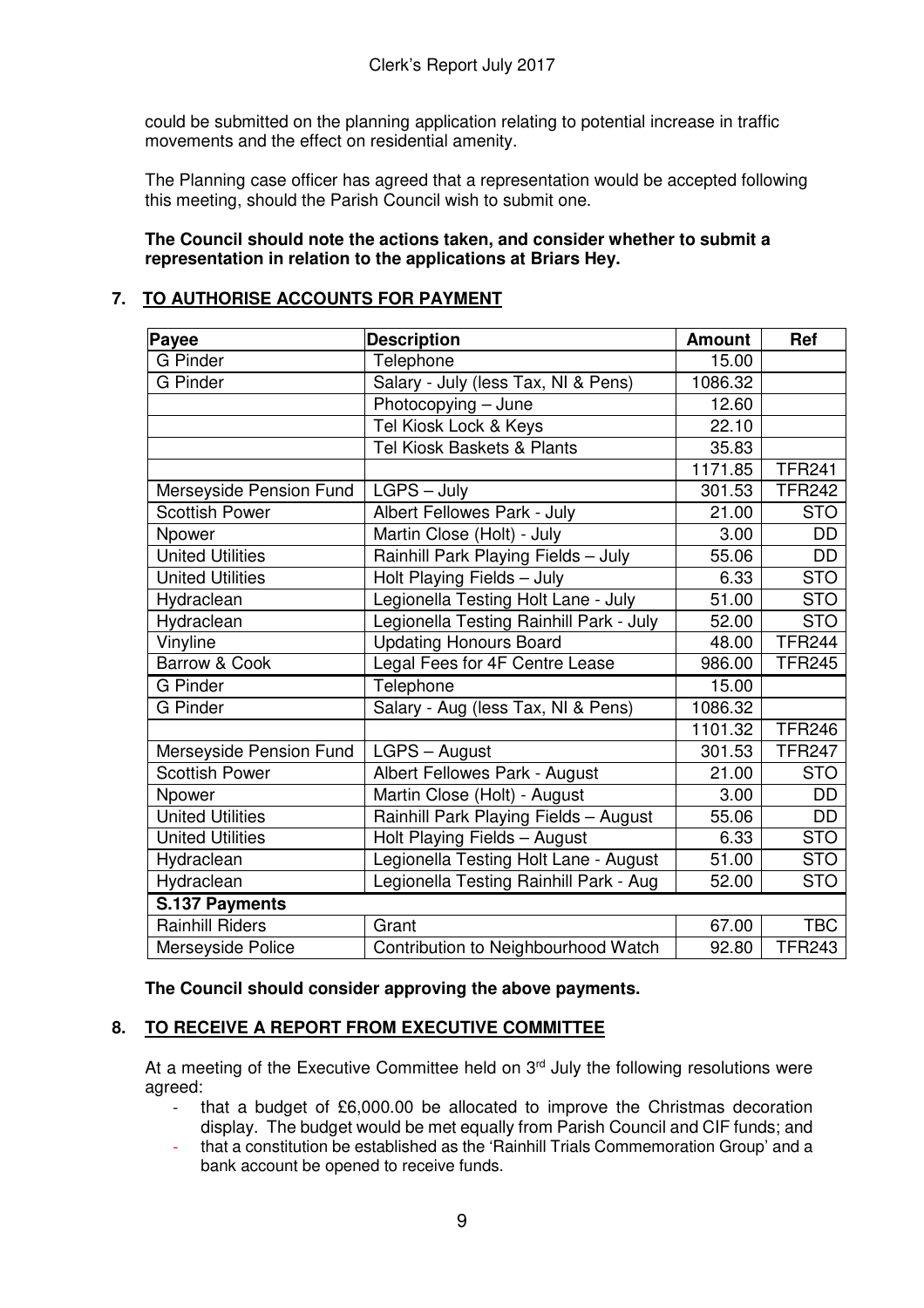# **The Council should note the actions of the Executive Committee.**

### **9. TO CONSIDER A TREE PLANTING SCHEME ON ROADS AND VERGES**

At the last meeting it was agreed that a tree planting scheme would enhance the village and further details on funding and practicalities be provided.

The proposal has been discussed with officers at St.Helens Council who were supportive, and provided the following information: permission would be forthcoming to plant trees in suitable highway verges and areas of public open space; suitable species would need to be selected for the locations, advice would be provided; the cost per tree would be in the region of £300.00, for supply, planting (in soft ground) and 12 months maintenance; planting into footpaths would double this cost; if footpath locations were selected a minimum 2m footpath width must be maintained; the Parish Council would be expected to meet the cost of a replacement tree should the tree be irreparably damaged within the first 3 years; any trees planted on land owned or leased by the Parish would remain the responsibility of the Parish, any planted on Highway land would transfer to Highway's maintenance; Highway Section did not foresee a problem taking on their maintenance.

In order to progress this the first steps would be to agree a budget for the project, and consider whether any CIF monies are available to supplement a Parish Council contribution. St.Helens Officers recommended that a scheme of around 30 trees would be sufficient to make an impact, therefore around £9,000.00 for provision. Locations need to be selected, this would then be discussed with the Highway Asset Manager for costing and suitability, before public consultation. The Parish Council would be responsible for the consultation exercise. A project would then be drawn up by the Asset Manager and implemented.

The planting season is November to March, however planting prior to Christmas increases the success rate. Therefore if the scheme is to be implemented this year, the above process should be completed before the end of October.

The sites previously suggested include: Warrington Road, Rainhill Road, the perimeter of the many parks and playing fields, The village – even in the recesses slightly off Warrington Road, e.g. Junction with Weaver Ave/Exchange Place and Station Street (including by the station – maybe Network Rail/Northern Rail can contribute), Victoria Street, Old Lane, Longton Lane, junction of Holt Lane with Warrington Road, and Holt Lane with Council Street.

#### **The Council should agree a budget and determine how the scheme is to be progressed, if it is to go ahead.**

### **10. TO CONSIDER PARTICIPATION IN MERCHANT NAVY DAY**

Cllr Carroll supplied details of Merchant Navy Day, which in 2017 will take place on 3rd September. Seafarers UK are promoting the flying of the Red Ensign flag between  $1<sup>st</sup> -$ 4<sup>th</sup> September to honour those lost at sea in both World Wars and to show support for the seafarers, on whom much of our trade and imports depend.

In order to show support it is suggested:

- that the flag is flown from a public building or prominent flagpole;
- a flag-hoisting ceremony is arranged:
- participation is confirmed to Seafarers UK, which would be promoted on a '2017 Roll of Honour' on the Merchant Navy Day website;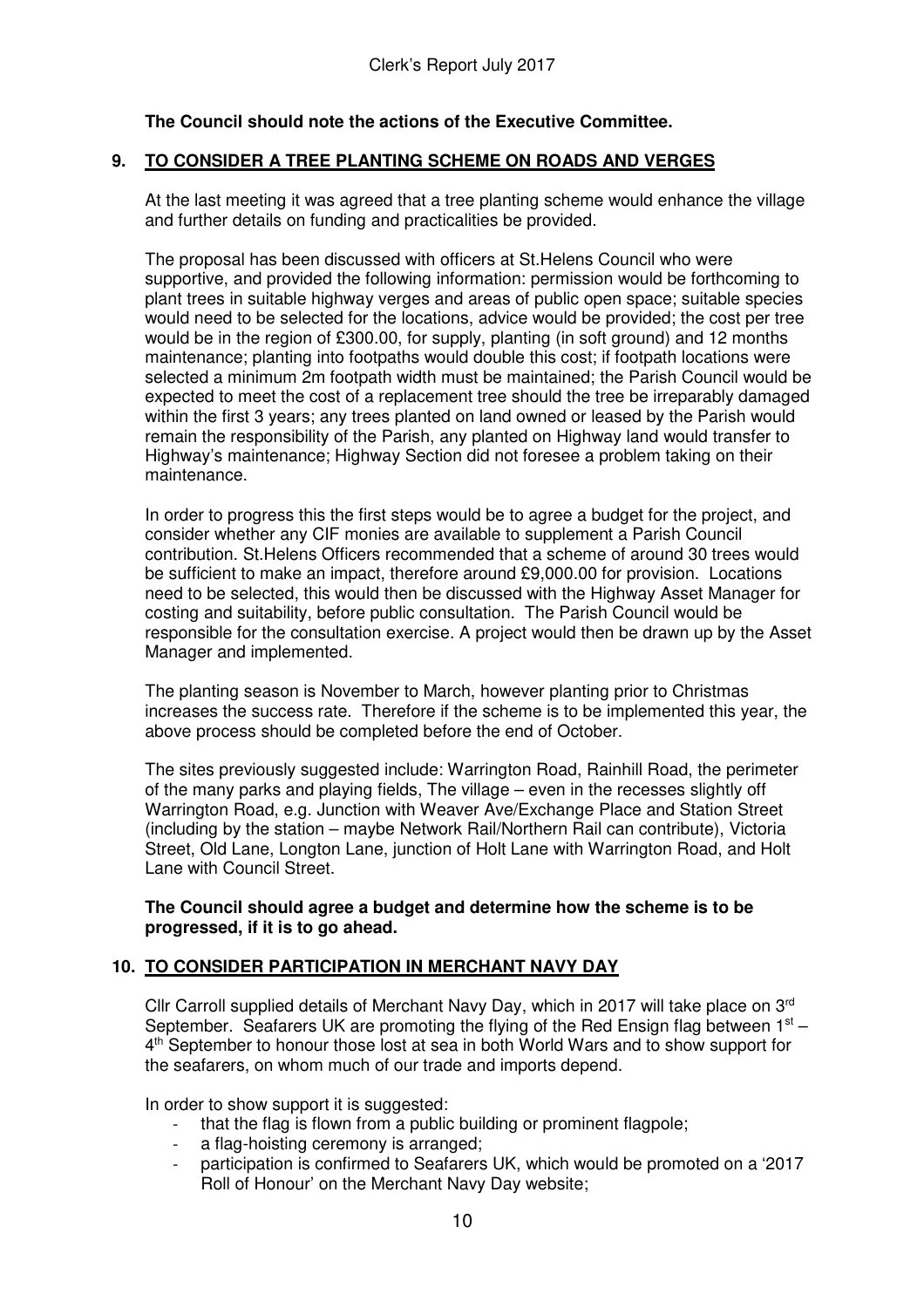- donations are made to Seafarers UK's Merchant Navy Fund.

The details provided included the cost of purchase of a Red Ensign flag from Hampshire Flag Company as follows:  $3 \text{ yard} = \frac{6}{2}45.71$  $2.5$  yard = £35.30 2 yard =  $£28.00$ The price does not include VAT, it appears to be comparable with others on the internet.

Before purchasing a flag, attempts would be made to borrow one. I have confirmed with the vicar at St.Ann's that the flagpole in the church grounds could be utilised, and if a service is required afternoon would be most suitable.

Should the Parish Council wish to mark this event, would that be by: simply arranging for the flag to be flown somewhere within Rainhill; organising a flag-hoisting ceremony; and/or making a donation to Seafarers UK. I also understand that Seafarers UK are willing to make a presentation to Parish Council if you so wish.

### **The Council should consider if it wishes to mark Merchant Navy Day and if so, in what way.**

### **11. TO CONSIDER FUTURE PLANTING IN THE TELEPHONE KIOSK**

The refurbishment of the Parish Council's telephone kiosk at View Road is now complete, and several compliments have been received. The kiosk has been repainted and Cllrs Carroll and Moore have installed hanging baskets and a trough and planted them up. Quotes from contractors to undertake planting and maintenance of the baskets were costed at around  $£1,100.00 +VAT$ . The costs currently incurred by Cllrs Carroll and Moore total £57.93, which are included in the table of payments for authorisation. Members of staff at Beauty on View and at St.Ann's Millennium Centre have agreed to water the baskets and the Parish Council may wish to consider sending a letter of thanks to both.

Members should consider the future maintenance of the baskets. Hanging baskets would normally have two planting season per year, but it may be considered that asking volunteers to water the baskets over winter would be too onerous, due to weather conditions, including the possibility of ice and snow, and reduced daylight hours.

For the future, are members happy to agree a rolling programme of planting for the hanging baskets without authorising each year, provided that amount does not exceed £100.00? If members would prefer to receive quotes and authorise each year this can be provided.

**The Council should consider winter planting, and consider authorising a rolling programme for planting in future years.** 

### **12. TO CONSIDER ACTIONS ARISING FROM OPEN SPACES TOUR**

On Saturday 8<sup>th</sup> July several Councillors and the Clerk undertook a tour of open spaces. As a result of the tour the following improvements are recommended:

- New bin at Old Lane playing fields adjacent to 4F Centre;
- New bin liner required at play area within Amanda Road/Two Butt Lane.

The following issues have been reported to St.Helens Council: fly tipping adjacent to Two Butt Lane. Lock needed on double gates at Two Butt Lane.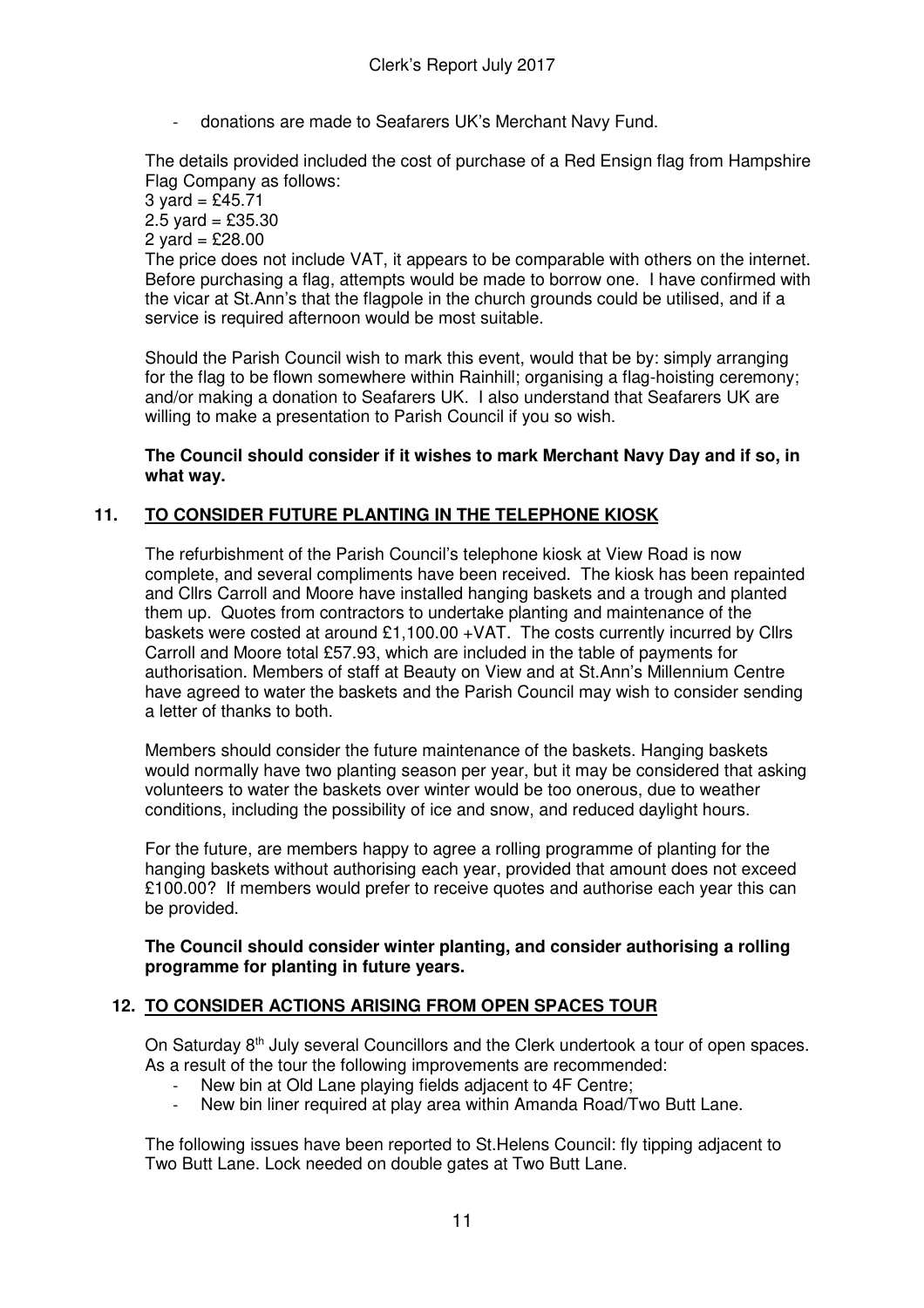### **The Council should consider authorising the improvements identified.**

### **13. TO CONSIDER THE ACTIONS OF THE ROCKET 190 GROUP**

The Rocket 190 Group met with the Rotary Club, Gala Committee and Civic Society to confirm their commitment to the events planned for the celebration weekend and discuss finances. Each group confirmed that they were happy to take full responsibility for their event, including the funding. The Group have yet to meet with other community organisations, but feel that the support from the Rotary and Gala is reassuring. No further news is available from the National Railway Museum.

The constitution for the group has been approved at Executive Committee and will facilitate applications for funding.

The group are considering making a campaign via Crowdfunding to raise funds in connection with the loan of the Rocket. There is no charge to create a crowdfunding page and there are several platforms offering this service. Most platforms charge 5% commission to host the campaign, which is deducted from the total amount raised through the campaign, so if no donations are received, there is no fee to pay. Dependant on which platform is used, rewards may be offered to incentivise giving, and several types of project are available eg. All or nothing (unless you reach your target you do not receive anything); Flexible funding (pledges are given to you irrespective of reaching the target) Forever funding (pledges are processed weekly). However, on 'JustGiving' no rewards are required and any monies raised are transferred, irrespective of reaching a target.

Such a campaign has both risks and benefits: Risks:

- Failure to meet campaign goals or to generate interest would be perceived as a public failure.
- Reaching financial goals and successfully gathering substantial public support but being unable to deliver on a project for some reason can severely negatively impact one's reputation.
- Managing information to supporters, crowdfunding could potentially generate a large number of investors, who may wish to be kept informed of progress on the scheme. Updates can be provided through the web page but those requiring individual updates could become time-consuming, dependent on numbers.

Benefits:

- Increase the profile of the celebration weekend and help with marketing, engaging with a wider audience.
- Receive feedback and increase interest, potentially attract new organisations to take part.
- Financial support, reducing risk to Parish Council.

Pages have an initial duration of 30 days, however, this can be extended up to 120 days if necessary. At the end of this period the page will be terminated and all funds raised transferred, minus the 5% administration fee. If insufficient funds are raised, there is no obligation to use the money for the intended purpose, though not doing so could create negative comments.

If this process is to be used, criteria such as the amount of the target and its intended use will need to be agreed. If it were to facilitate the loan of the Rocket, I would recommend securing agreement to the loan from NRM, before setting up the page. The campaign would have more impact closer to the celebration weekend in terms of publicity.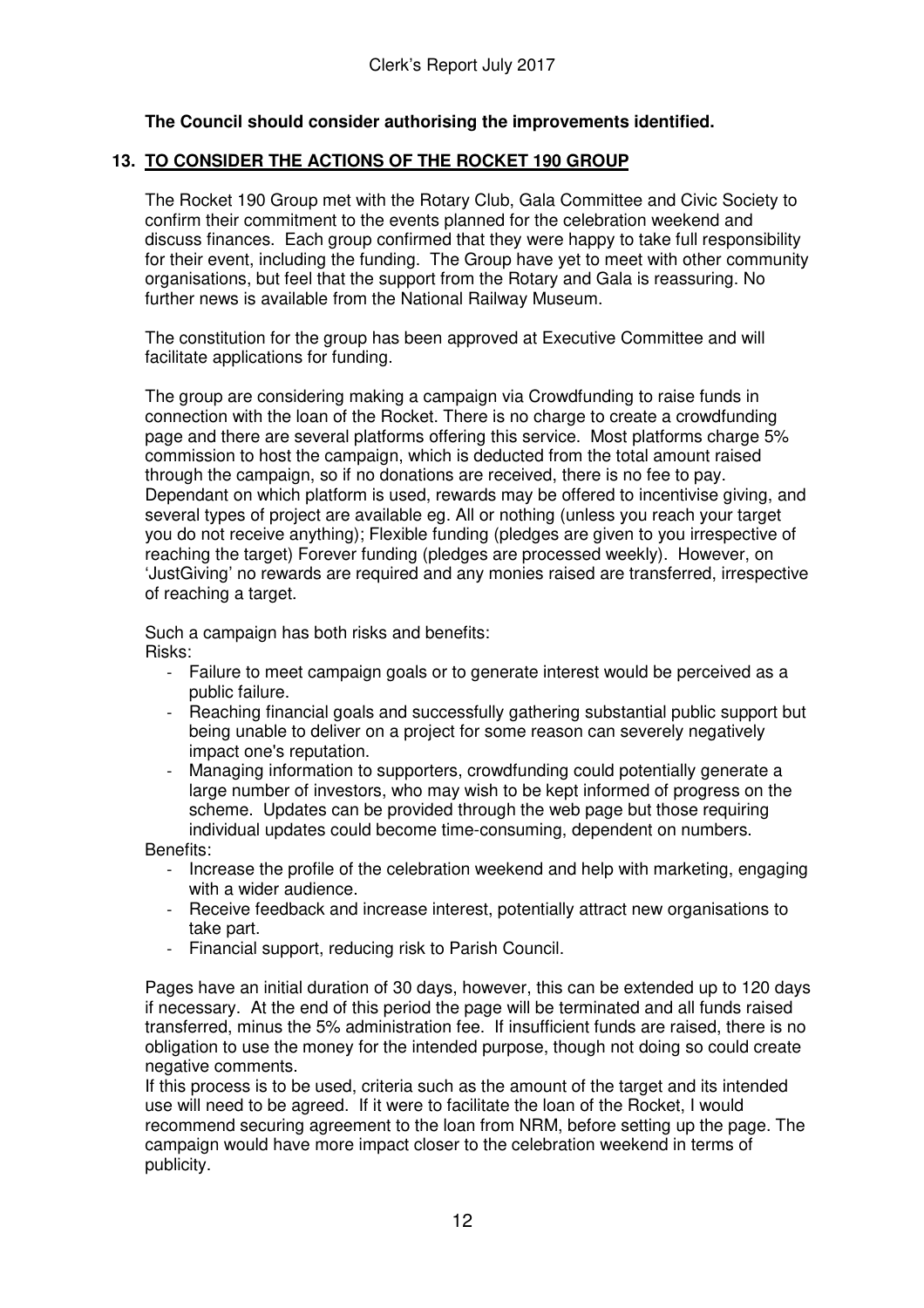If the Parish Council feel this would be an activity in which they would wish to take part, then the action could be authorised now, but its implementation delayed until it would have most impact.

**The Council should note the actions of the Rocket 190 Group and consider authorising participation in a crowdfunding campaign.** 

### **14. TO CONSIDER REQUEST TO BE CONTRIBUTING THIRD PARTY DONOR FOR FUNDING APPLICATION FOR IMPROVEMENTS TO VILLAGE HALL**

The Village Hall Management Committee are making a bid for funding for improvements to the Village Hall, including a replacement boiler. The bid is made via WREN, a not-forprofit business that awards grants to communities, through the Landfill Communities Fund. FCC Environment donate money from landfill tax to be used on community projects, and can offset 90% of this as a tax credit.

All project applicants must secure the help of an eligible contributing third party donor, who is willing to contribute 10.75% of the funding bid. This money is paid to FCC Environmental to offset the cost of providing grant funding and the levy charged by the scheme's regulators for administering the funds.

The Parish Council have been asked to act as the contributing third party to support the Village Hall application. Any funds required to meet this commitment would be deducted from the grant money already ring-fenced for the Village Hall. The money would be payable within one month of an application being deemed successful. The application is due to be submitted by the end of July.

The exact figure required to be contributed is not known at the moment, if it is confirmed before the meeting I will report it. This year's grant to the Village Hall totals £11,023.00, currently £3,047.41 has been used. The 10.75% contribution is not expected to exceed the £3,036.18 that remains.

### **The Council should consider acting as third party donor and authorise payment of funds required.**

### **15. TO CONSIDER REQUEST FOR ACCESS TO CRICKET CLUB ACROSS ALBERT FELLOWES PLAYING FIELDS**

Members will recall a request from Rainhill Cricket Club to allow access for plant and machinery across the playing fields on Albert Fellowes Park to Rainhill Recreation Club. As a condition of allowing access across the fields the Cricket Club were requested to undertake consultation with local residents, to reduce issues arising.

As a result of consultation, overall responses have been received from four residents, Rainhill Town and Rainhill United.

One resident raised concerns directly to the Parish Council that the works could transfer flooding/drainage problems from the Cricket Club onto adjacent houses. Whilst further information was obtained for the resident, the issues raised were not within the Parish Council's remit. Reassurances have been sought from the contractor and the issue left between the parties to find resolution. I am not aware that resolution has been reached.

Confirmation was sought from the contractor that planning permission would not be required for the works, this has yet to be resolved. The Planning Section have been notified of the proposed works, and pre-application discussions are ongoing.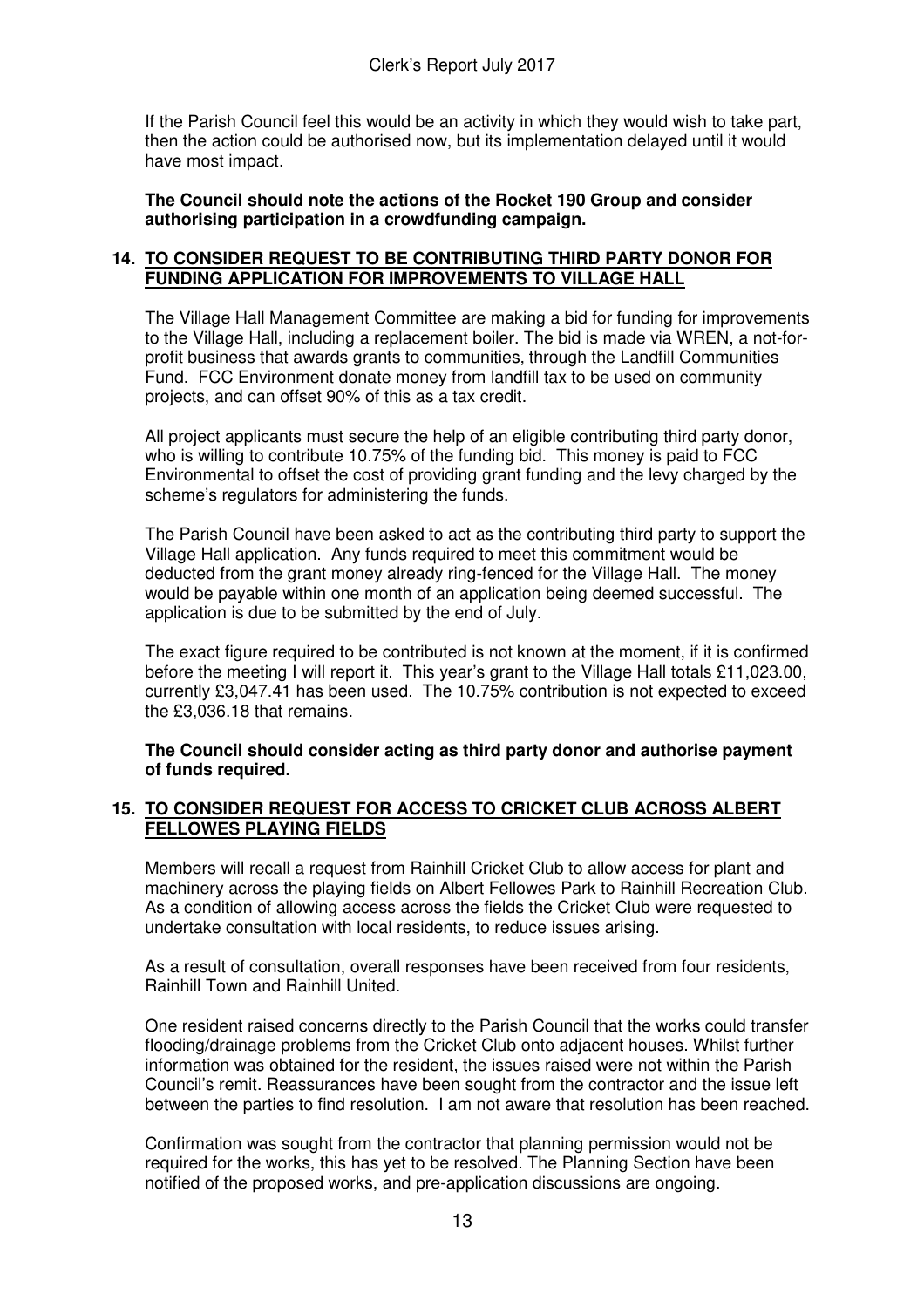Rainhill Town (RT) normally play on the football pitch which would be affected by the access route. Following notification to RT of the works, a response was received indicating opposition to the proposal. RT feel: that alternative access, via Victoria Terrace, could be achieved; that the access would be massively detrimental to the pitch; new drainage inserted by the Council could be seriously affected by transportation of materials over it; the restricted access could affect mid-week games; Saturday morning matches clash with stated hours of work; and the proposed access use would affect the good work done to the pitches.

In order to address these issues the contractor has agreed to remove all obstructions by Friday evening to allow for weekend play. In return RT have indicated they will request that no home night games are set with the relevant teams during the period stated (18- 29 Sept).

The Cricket Club received two email responses and one telephone call in response to the consultation letter, mainly from residents backing onto the Cricket Club in Deepdale Drive. Their main concerns were: long hours of working, including Saturdays; whether use of Mr Jones wasteland had been considered to avoid disruption to the playing fields; and appropriate disposal of waste materials to avoid attracting vermin. Both written responses were also positive about the proposed works, despite their concerns. Representatives have visited residents to discuss the concerns raised.

An email was received from Rainhill United (RU) expressing disappointment that they had not been consulted directly and requesting a meeting to discuss concerns. Details of the negotiated revised access requirements were forwarded to RU, with a request to submit any concerns in writing, though a meeting was possible if still required. Any response received will be circulated to members and reported at the meeting. Given the route of the proposed access, RU should not be affected by the proposal.

The Cricket Club are in discussion with Thomas Jones, owner of the land immediately to the rear of the houses in Deepdale Drive, who have indicated that they are prepared to offer access through their land at no cost. This option will be discussed over the next couple of weeks to assess its achievability. However, the Cricket Club would still wish the Parish Council to consider access across the playing fields.

As consultation is now complete the Parish Council should consider whether, in light of the concerns raised, they would wish to permit access via Albert Fellowes Park.

**The Council should consider whether they wish to grant a right of access across Albert Fellowes Park.** 

# **16. TO AUTHORISE PAYMENT OF LEGAL EXPENSES FOR 4F CENTRE LEASE**

Members may recall that the issue of a lease between the 4F Management Committee and Rainhill Parish Council has been ongoing since before 2014, when I took this position. I am pleased to report that the lease has now been completed, the land at Old Lane has been registered with the Land Registry and the clauses applying to the 4F Centre also registered with Land Registry. Barrow & Cook have now submitted their fees which total £986.00. This is made up as follows:

| Legal fees           | £750.00 |
|----------------------|---------|
| VAT                  | £150.00 |
| <b>Disbursements</b> | £86.00  |

I have included the fees in the table of payments for authorisation.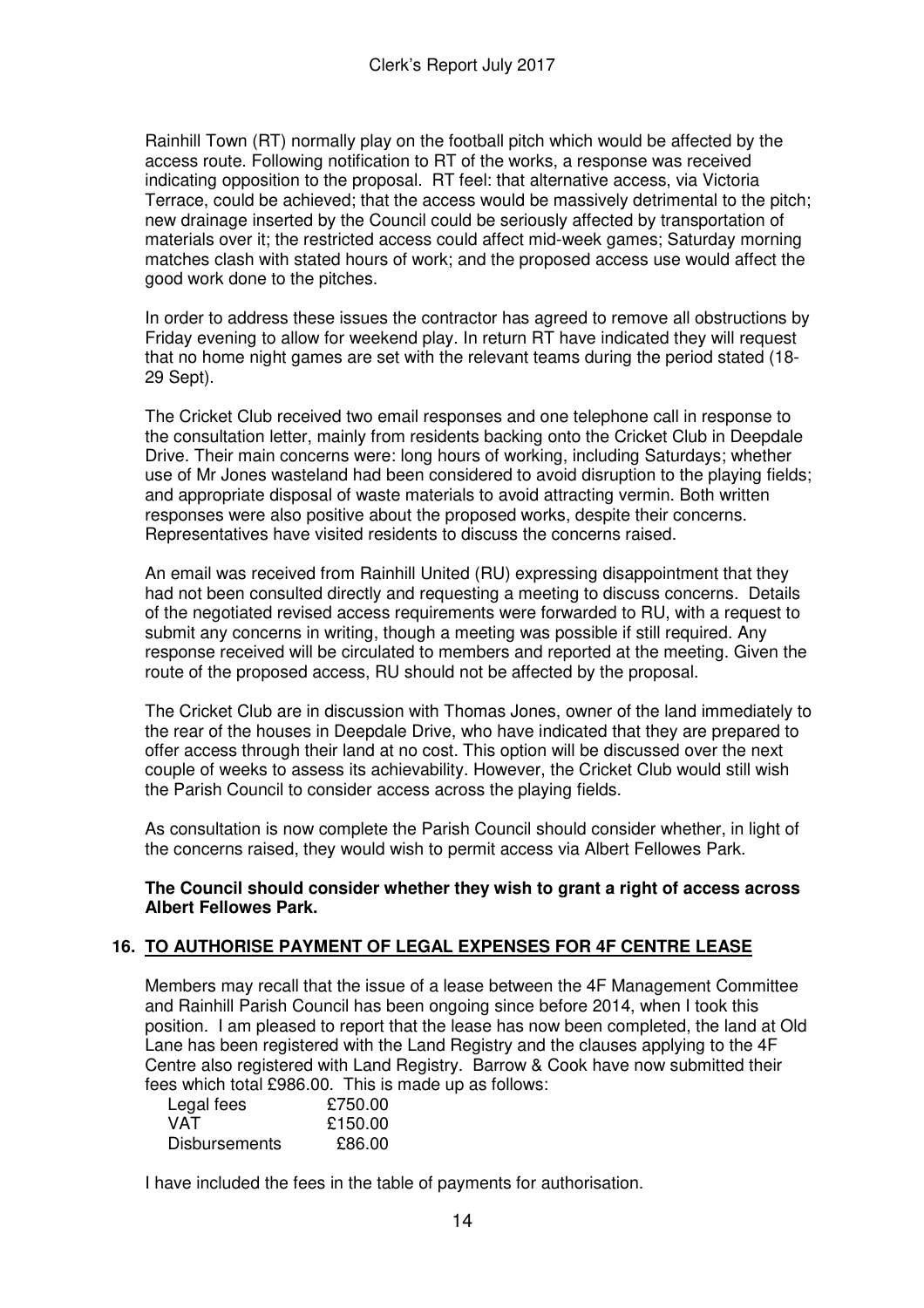# **The Council should consider authorising the outstanding legal expenses.**

### **17. TO CONSIDER JOINT PROJECT WITH CIVIC SOCIETY TO PROVIDE A PLANTER**

The Civic Society have approached the Parish Council regarding the positioning of a planter in the village centre. The proposed location is in Houghton Street, adjacent to the wall separating the pedestrianised area from the Commercial car park. If installed as a joint project with the Parish Council, the planter would benefit from permitted development rights under the Town And Country Planning (General Permitted Development) (England) Order 2015, Schedule 2, Part 12, which permits local authorities (but not Civic Societies) to provide such structures required in connection with the operation of any public service administered by them. It has also been confirmed that a highway licence is not required.

The planter would be a floor standing octagonal planter in a black finish. It would be secured to the floor with two brackets for security, but could be easily relocated if needed, subject to the necessary consents. The Civic Society have confirmed they are able to fund its provision and future maintenance.

### **The Council should consider authorising the provision of a planter at Houghton Street.**

# **18. TO APPROVE THE QUARTERLY BUDGET REPORT AND BANK RECONCILIATION**

I have prepared a quarterly budget report, attached at appendix 1, to provide an update on the financial position. I have explained the expenditure in relation to the budgeted figure and the reason of any major variance. A bank reconciliation has been prepared for signing by the Chair, copy also attached.

The figures show underspend on:

Administration – the legal fees due will take much of the spare expenditure.

Public Open Spaces budget – the new responsibilities for changing rooms will increase this expenditure over the year.

Environmental Improvements – budget will be needed for tree planting and/or renewal of wildflower contract.

And overspend on:

Village Hall – only slight but this is a fixed sum; and

Publicity – due to publication of the annual report early in the year, this will balance out.

 If members wish to email any questions in advance of the meeting, I would be happy to prepare a response in time for the meeting.

### **The Council should note the current budgetary position and approve the report and bank reconciliation.**

# **19. TO CONSIDER RESIDENTS COMMENTS AND COMPLAINTS**

The Clerk has dealt with correspondence including those relating to: School transportation (advice provided); Unauthorised matches on Albert Fellowes Park (unresolved); Barrier Baskets (resolved); Litter at Penny's Pit Park (forwarded to St.H), further details are available on request. The following complaints require further consideration:

Position of Village Notice Board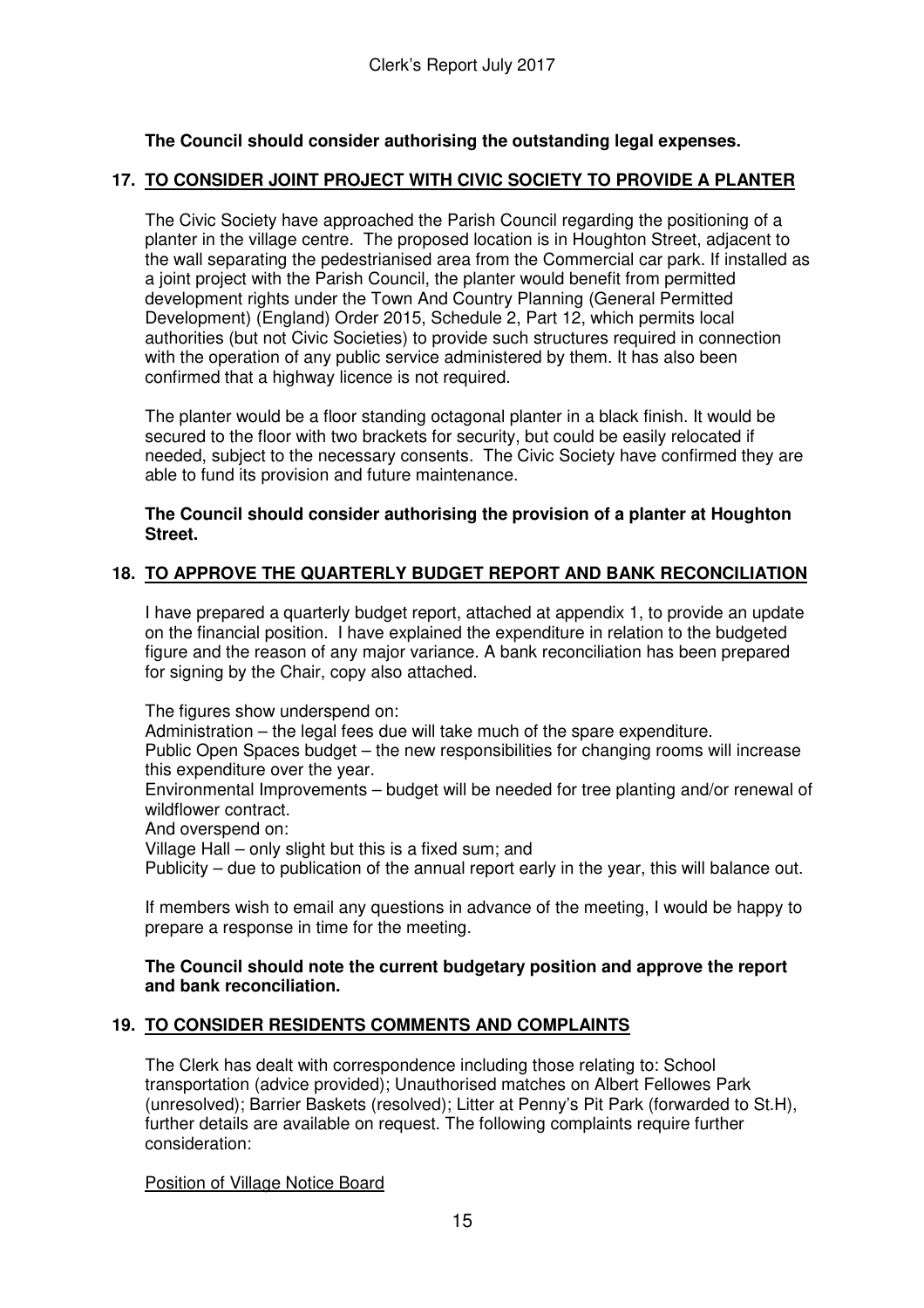The following email was received:

"I have to raise this issue as I can't read it, the notice board next to the fruit shop in the village is set back behind a fence, but there is a bush between the two, leaving it impossible for people to see, it is definitely impossible to read if you were in a wheelchair, would the parish please consider either turning it round or re locating it, as not very accessible in its present location."

# **The Council should consider if further action is needed.**

# **20. TO RECEIVE REPORTS FROM EXTERNAL GROUPS**

- a) Public Open Spaces
- b) Village Hall Management Committee
- c) Rainhill Railway & Heritage Society
- d) Merseyside Assoc. of Local Councils
- e) Rainhill Gala
- f) 4F Centre

# **21. DATE AND TIME OF NEXT MEETING**

4 th September 2017, 7.30pm 16th October 2017, 7.30pm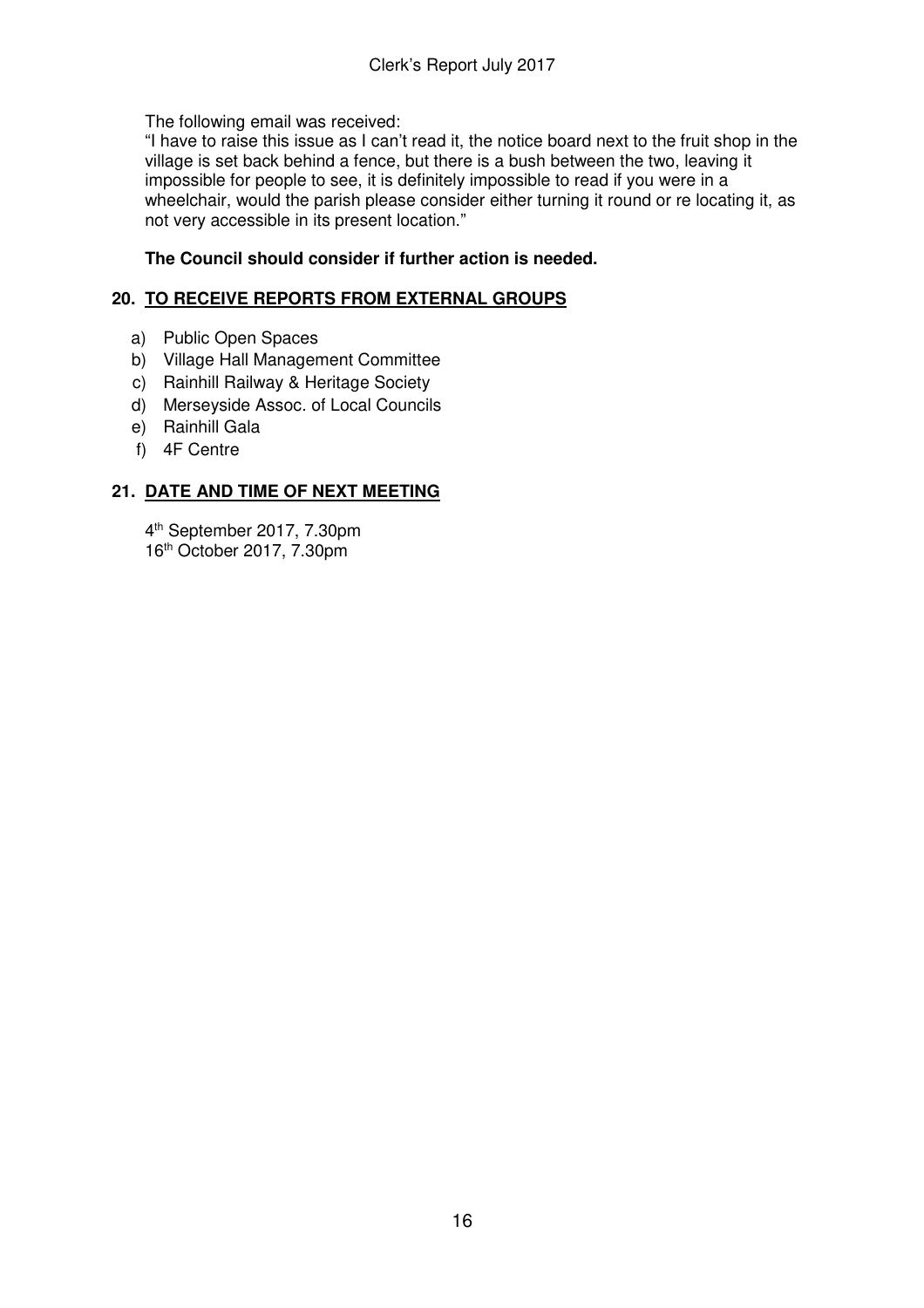Rainhill Parish Council<br>Budget Monitoring Report 2017/18 **Rainhill Parish Council** 

**Budget Monitoring Report 2017/18**

|                                       |                        |                     | Expenditure April - June 2017 |                          |                      |                                            |
|---------------------------------------|------------------------|---------------------|-------------------------------|--------------------------|----------------------|--------------------------------------------|
| Item of Expenditure                   | <b>Budget for this</b> | <b>Actual Spend</b> | <b>Budget for</b>             | Variance                 | Variance             | Explanation for Major Variances (>£500)    |
|                                       | period                 | this period         | 2017/2018                     | from Budget from         |                      |                                            |
|                                       |                        |                     |                               | $\widehat{\mathfrak{L}}$ | <b>Budget</b><br>(%) |                                            |
| Association of Local Councils         | 300                    | 0                   | 1,200                         | -300                     |                      | N/al Premium paid in lump sum will balance |
|                                       |                        |                     |                               |                          |                      | throughout the year                        |
| Wages/Salaries - Gross                | 3,925                  | 3,849               | 15,700                        | -76                      | Ņ                    |                                            |
| Employer NI & Pension Payments        | 1,375                  | 59                  | 5,500                         | -444                     | လ္က                  |                                            |
| Administration                        | 875                    | 155                 | 3.500                         | $-720$                   | 82                   | No major admin expenses to date            |
| Insurance<br><u>ທ່</u>                | 300                    | 0                   | 1,200                         | $-300$                   |                      | -100 Premium paid in lump sum will balance |
|                                       |                        |                     |                               |                          |                      | throughout the year                        |
| 6. Public Open Spaces                 | 2,500                  | 1203                | 10,000                        | $-1,297$                 |                      | -52 Additional major expenses expected     |
|                                       |                        |                     |                               |                          |                      | throughout the year                        |
| Rainhill Village Hall                 | 2,756                  | 3047                | 11,023                        | 292                      |                      | 11 Fixed grant - will balance at year end  |
| Contingency<br>ထံ                     | 1,250                  | 0                   | 5,000                         | $-1.250$                 |                      | -100 It is contingency                     |
| 9. Environmental Improvements (+S137) | 2,625                  | <b>260</b>          | 10,500                        | $-2,365$                 |                      | -90 Tree planting scheme proposed          |
| 10. Election Expenses/Reserves        | 0                      | 0                   | 0                             | C                        | c                    |                                            |
| 1. Good Citizenship Award             | 175                    | c                   | 700                           | $-175$                   |                      | -100 Expenditure incurred in February 18   |
| 12. Charter Mark/Publicity            | 750                    | 1,538               | 3,000                         | 788                      |                      | 105 Expenditure is always front loaded     |
|                                       |                        |                     |                               |                          |                      | Will balance throughout year               |
| 13. Website Improvements              | 250                    | 0                   | 1,000                         | $-250$                   |                      | -100 Ongoing project                       |
|                                       |                        |                     |                               |                          |                      |                                            |
| Totals to End of June 2017            | £17,081                | £10,984             | £68,323                       | $-6,097$                 | -36                  |                                            |
|                                       |                        |                     |                               |                          |                      |                                            |

|                            |         | ncome April - June 2017<br>$\mathbf{r}$ |       |                               |                |                     |
|----------------------------|---------|-----------------------------------------|-------|-------------------------------|----------------|---------------------|
| Remitter                   | Precept | Pitch Hire                              | Other | <b>INCOME</b><br><b>TOTAL</b> | Refund         | VAT Explanation     |
| 20/04/17 St Helens Council | 31,700  |                                         |       | 31,700                        |                | Precept Part 1 of 2 |
| 1/06/17 HMRC               |         |                                         |       |                               |                | 2898 VAT Refund     |
| 22/06/17 Scottish Power    |         |                                         | 25    | 29                            |                | Goodwill Payment    |
| 23/06/17 St Helens Council | 31,700  |                                         |       | 31,700                        |                | Precept Part 2 of 2 |
| otals to End of June 2017  | £63,400 |                                         | £3    |                               | £63,425 £2,898 |                     |
|                            |         |                                         |       |                               |                |                     |